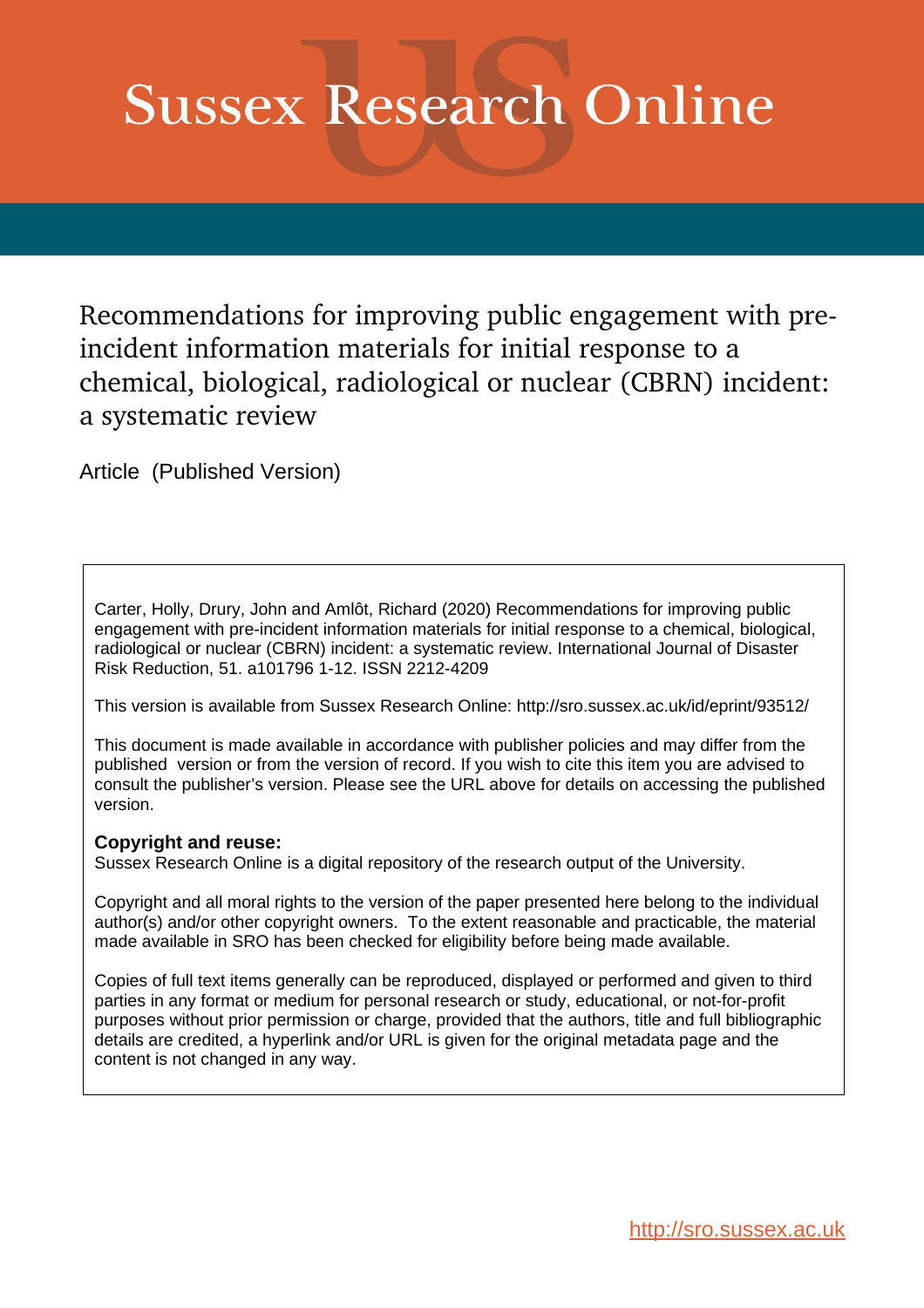Contents lists available at [ScienceDirect](www.sciencedirect.com/science/journal/22124209)



## International Journal of Disaster Risk Reduction

journal homepage: [http://www.elsevier.com/locate/ijdrr](https://http://www.elsevier.com/locate/ijdrr) 



#### Review Article

## Recommendations for improving public engagement with pre-incident information materials for initial response to a chemical, biological, radiological or nuclear (CBRN) incident: A systematic review

## Holly Carter<sup>a,\*</sup>, John Drury <sup>b</sup>, Richard Amlôt<sup>c</sup>

<sup>a</sup> *Research Fellow, Behavioural Science Team, Emergency Response Department, Public Health England, Porton Down, Salisbury, SP4 0JG, UK* 

<sup>b</sup> *Professor of Social Psychology, School of Psychology, University of Sussex, Falmer, Brighton, BN1 9QH, UK* 

<sup>c</sup> *Head of Behavioural Science, Behavioural Science Team, Emergency Response Department, Public Health England, Porton Down, Salisbury, SP4 0JG, UK* 

#### ARTICLE INFO

*Keywords:*  Information Behaviour **CBRN** Communication

#### ABSTRACT

The risk of chemical, biological, radiological and nuclear (CBRN) incidents has increased in recent years, due to advances in technology, and increased willingness of terrorists to use unconventional weapons. There are basic actions which can reduce or prevent harm during such incidents. The speed with which these actions can be taken may be enhanced by providing pre-incident public information about how to undertake such actions. However, limited research has been carried out to identify potential benefits of providing pre-incident information in relation to preparing for and responding to terrorist attacks, including those involving CBRN agents. This paper presents findings from a systematic literature review which aimed to: examine potential efficacy of pre-incident information campaigns for improving public preparedness for CBRN incidents; identify what information should be included within public preparedness campaigns for CBRN incidents; and identify the best method(s) of providing pre-incident information for CBRN incidents. The review was carried out using Ovid, and selection and screening of papers followed a PRISMA framework. Findings showed that providing a pre-incident educational intervention generally resulted in an improvement in preparedness, compared to not providing any information. However, the majority of studies focused on improving preparedness behaviour in the immediate or short-term (*<*1 month). It is therefore unclear whether any improvement in preparedness is sustainable over the medium to longer-term. Further research is required to examine to what extent public information campaigns can improve public preparedness over the longer-term, and how best to enhance preparedness for CBRN incidents specifically.

#### **1. Introduction**

The risk of incidents involving chemical, biological, radiological and nuclear (CBRN) agents is ever-increasing, due to advances in technology, and the increased willingness of terrorists to use unconventional weapons  $[1,2]$  $[1,2]$  $[1,2]$ . CBRN threats fall into the category of 'dread' risks  $[3,4]$  $[3,4]$  $[3,4]$  $[3,4]$  $[3,4]$ , because they are often invisible, the consequences of contamination are unknown, and they may have catastrophic potential. They may therefore be particularly frightening for members of the public.

Recent examples of incidents involving CBRN agents include the attempted assassination of a former Russian spy in Salisbury using Novichok (a nerve agent) [[5](#page-11-0)], as well as numerous small-scale attacks involving acid [[6](#page-11-0)]. There are basic actions which, if taken rapidly, can reduce or prevent harm to victims of such attacks. These include removing contaminated clothing (providing it isn't stuck to skin), using available absorbent materials (providing the contaminant is not acidic), and rinsing with water [\[7\]](#page-11-0). The faster these actions are taken, the more lives will be saved [\[8\]](#page-11-0).

One way to enhance the speed with which these actions can be taken is by providing pre-incident public information about how to undertake such actions [[9](#page-11-0)]. The aim of providing this information is to enable members of the public to take actions to reduce their own risk, prior to the arrival of any emergency responders. Such pre-incident information is routinely provided by governments and emergency response organisations in order to help people to prepare for and respond to natural hazards (e.g. flooding, earthquakes, wildfires etc.). Pre-incident

\* Corresponding author. *E-mail address:* [holly.carter@phe.gov.uk](mailto:holly.carter@phe.gov.uk) (H. Carter).

<https://doi.org/10.1016/j.ijdrr.2020.101796>

Available online 21 August 2020 Received 11 March 2020; Received in revised form 10 July 2020; Accepted 30 July 2020

2212-4209/Crown Copyright © 2020 Published by Elsevier Ltd. This is an open access article under the Open Government License (OGL) (http://www.nationala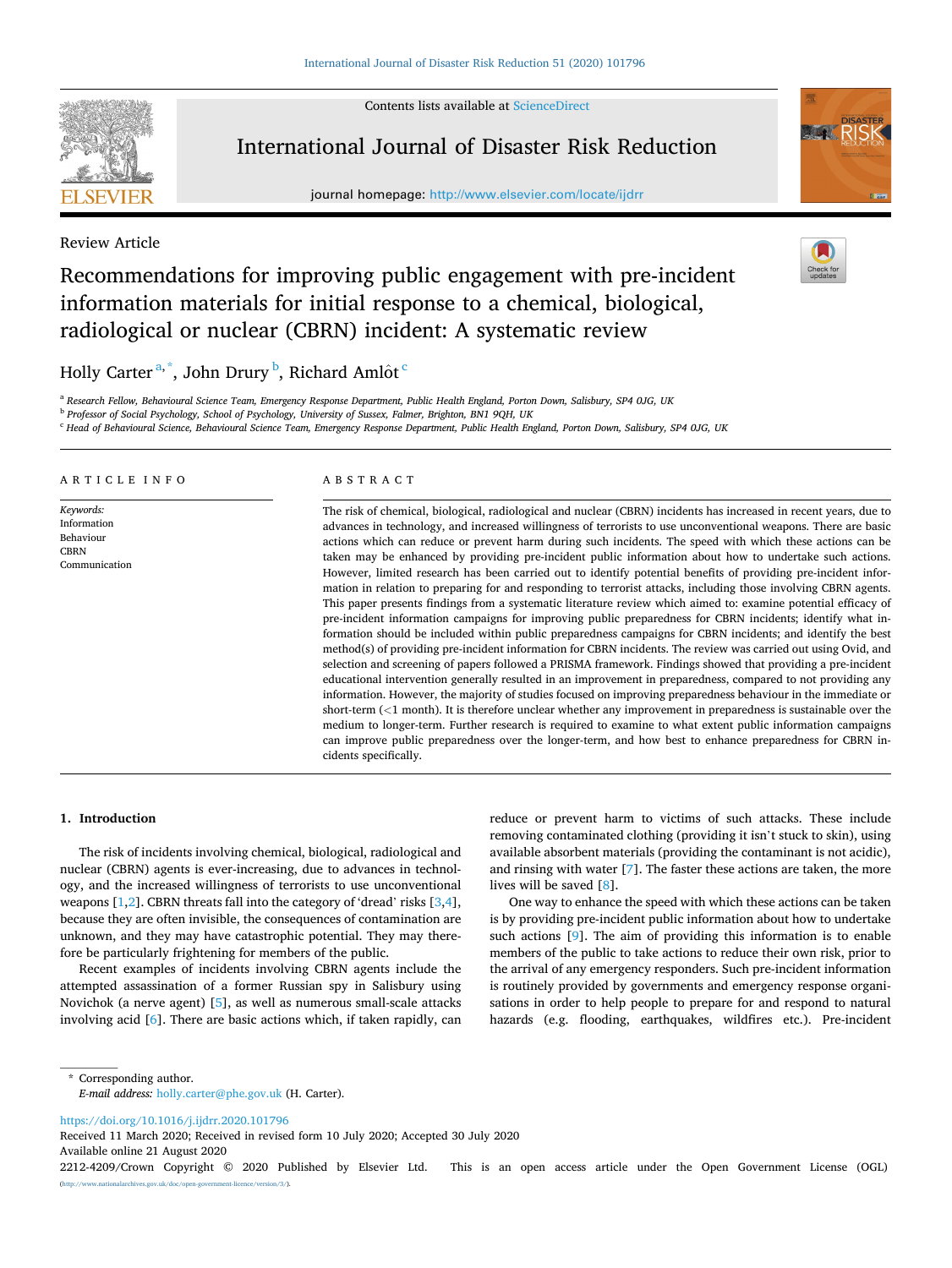information may be provided online, through targeted local campaigns, or as part of the school curriculum, and evidence suggests that such information may be effective in enabling people to protect themselves and their families during a disaster [[10,11\]](#page-11-0). As well as enabling people to take action quickly to protect themselves and others, this information may also promote a sense of self-efficacy, and facilitate speedier recovery [[12\]](#page-11-0).

Provision of pre-incident information may also help to establish shared norms and expectations between authorities and members of the public prior to an incident occurring. For example, in the US, there is a shared understanding between authorities, emergency responders and the public that all members of the public must be prepared to take care of themselves and their families for the first 72 h following a disaster [[13\]](#page-11-0). As part of this understanding, emergency responders actively engage communities in disaster planning and exercising. Provision of such pre-incident information therefore enables people to be more prepared to take action to help themselves and their loved ones. In addition, establishing shared norms prior to an incident occurring may promote identification between members of the public and emergency responders, thus making it easier for responders to communicate effectively with members of the public during an emergency [\[14](#page-11-0)].

While there has been a substantial amount of research into preincident preparedness for natural hazards, research into the effectiveness of pre-incident information for terrorist attacks, including those involving CBRN agents, is limited. Furthermore, the evidence that is available is mixed. Some research suggests that provision of such information will not be effective, because people will not want to engage with the material prior to an incident, or will not remember the information when they need it  $[15]$  $[15]$ . In contrast, more recent evidence suggests that provision of pre-incident information about actions to take during CBRN incidents may increase public knowledge and confidence in taking such actions, which could increase the speed with which protective actions are initiated, and could therefore save lives during a real incident [\[16,17](#page-11-0)]. In order for preparedness information to be effective, the natural, technical and social context must be taken into consideration [\[18](#page-11-0)].

Policy makers increasingly advocate the involvement of the public in planning for disasters and emergencies [\[19](#page-11-0)–21], and this includes incidents involving CBRN agents [[22\]](#page-11-0). Existing campaigns include the 'Run, Hide, Tell' campaign [[23\]](#page-11-0) designed to provide information around marauding terrorist fire arms attacks, the 'See it, Say it, Sorted' campaign designed to increase vigilance to potential threats across rail networks [\[24](#page-11-0)], and the 'Report, Remove, Rinse' campaign designed specifically for hazardous materials incidents involving caustic chemicals [\[25](#page-11-0)]. The information within these campaigns is designed to provide pre-incident information regarding protective actions that people can take, and is distributed to members of the public using various methods, including television adverts, electronic boards in crowded places (e.g. metro stations, transport hubs), and online.

During a CBRN incident, the actions that people may be asked to take to reduce their risk (e.g. removing clothing, undergoing a decontamination shower) might be embarrassing or uncomfortable. Providing preincident information for these types of incidents might increase both people's knowledge and confidence in taking such actions, and their perceptions of the effectiveness of such actions, therefore increasing their willingness to take these actions [[16\]](#page-11-0). Given the potential benefits of providing pre-incident public information for CBRN incidents, and the current lack of research in this area, there is a need for further research to establish both the type of information that members of the public will need prior to a CBRN incident, and the best method of providing this information.

A systematic literature review was carried out to identify research relating to pre-incident information campaigns for disasters and emergencies generally, as well as CBRN incidents specifically. Rather than focusing solely on CBRN incidents, broader disasters were included to enable potentially transferable lessons for CBRN incidents to be

identified. The aims of this review were to: examine the potential efficacy of pre-incident information campaigns for improving public preparedness for CBRN incidents; identify what type of information should be included within public preparedness campaigns for CBRN incidents; and identify the best method(s) of providing pre-incident information for CBRN incidents.

#### **2. Method**

We carried out a review, using Ovid to search three databases: Embase, PsychInfo and Medline. The review was originally carried out in October 2018 and included any papers published before that date. An update to the review was carried out in June 2019, to capture any relevant papers published within the previous 6 months. A broad search was carried out, which included three more focused searches. Search 1 included terms relating to the timing of information provided, such as "pre-incident", "pre-emergency", and "prior". Search 2 included terms relating to the type of intervention, such as "educat\*", "inform\*", and "communicat\*". Search 3 included terms relating to the type of emergency, such as "chemical", "CBRN", "disaster", and "flood". See S1 Appendix for the full search strategy.

Articles were eligible for inclusion within the review if they: examined the effect of pre-incident information on levels of public preparedness prior to an emergency or disaster; examined the effect of preincident information for improving public ability to take effective protective actions during mass emergencies and disasters; examined factors that improve the efficacy of pre-incident information; included original data, whether qualitative or quantitative; were available in English; were published in peer-reviewed journals. Articles were not eligible for inclusion if they: examined the effect of information provided during or after a disaster or emergency on public behaviour or response; examined the effect of training or pre-incident information on responder (first responder, healthcare staff, Government officials etc) disaster preparedness or response; focused on provision of preparedness information in a warning context; were not available in English; did not contain original data; were not published in peer-reviewed journals (i.e. grey literature).

Selection and screening of papers followed a systematic search method following a Preferred Reporting Items for Systematic Reviews and Meta-Analyses (PRISMA) framework [\[26](#page-11-0)]. All title, abstract, and full-text screening was carried out by the first author. Where the first author was unsure as to whether an abstract met the inclusion criteria, the abstract was then screened by a second researcher. This resulted in 20% of abstracts being subjected to additional screening by a second researcher. The first author and second researcher then discussed any abstracts for which uncertainty remained, before agreeing on whether to include or exclude each one.

The online critical appraisal tool 'Understanding health research' ([https://www.understandinghealthresearch.org/about-us/what-is](https://www.understandinghealthresearch.org/about-us/what-is-the-understanding-health-research-tool-8) [-the-understanding-health-research-tool-8\)](https://www.understandinghealthresearch.org/about-us/what-is-the-understanding-health-research-tool-8) [[27\]](#page-11-0) was used to assess the

quality of included papers. The scoring system in this tool is based on a series of questions about the research, some of which are determined based on earlier answers, and positive and negative scores. Criteria that studies are assessed by include: who carried out the research; who funded the research; ethical procedures; clarity of research aims; whether studies were quantitative, qualitative, or mixed (and additional questions depending on type of study); and any conflict of interest. A cut off for inclusion was set at 50% positive scores out of the total number of responses (a percentage cut off was used because the number of questions varied based on the type of research).

### **3. Results**

The initial search generated 20,319 articles. After de-duplication, 19,598 records remained. Title screening resulted in 1982 papers being accepted for abstract screening, after which 62 papers remained.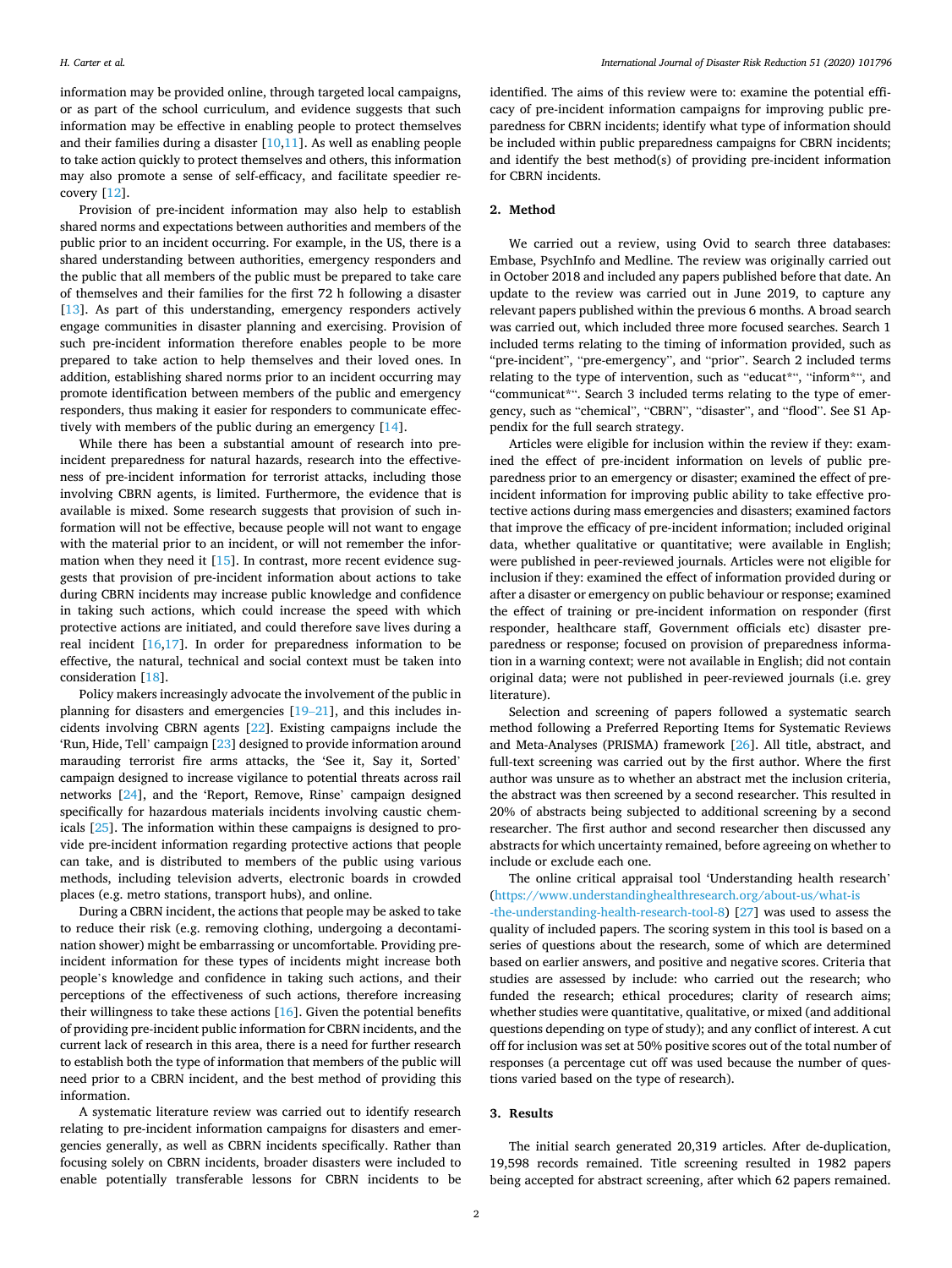The full text for each of the remaining papers was reviewed and following this 30 papers were accepted for inclusion within the review. Reference searching of these 30 papers identified 9 further references. A further five studies were identified from other sources (i.e. literature identified when developing the rationale and protocol for the review). Combining these with the 39 relevant studies identified from the initial search resulted in the inclusion of 44 studies in this review. See Fig. 1 for a PRISMA flow diagram containing full details of studies included and excluded at each stage. Critical assessment of the articles revealed that all papers scored above 50%, with the lowest score being 56.25% ( $n = 3$ ) [28–[30\]](#page-11-0). All papers were therefore included in the review.

Of the 44 studies identified, 32 employed quantitative methods, 6 employed qualitative methods, 3 employed mixed (i.e. quantitative and qualitative) methods, and 3 employed systematic reviews of existing literature. The 44 studies identified examined public preparedness to a variety of different disasters and threats, including: general disaster preparedness ( $n = 14$ ); earthquakes ( $n = 10$ ); chemical, biological, radiological, and/or nuclear (CBRN) threats ( $n = 14$ ); floods and/or weather-related disasters ( $n = 5$ ); fires ( $n = 3$ ); terrorist attacks ( $n = 2$ ); mass shootings ( $n = 1$ ); and landslides ( $n = 1$ ).

In the majority of studies ( $n = 29$ ), the target audience for the

preparedness interventions developed was the general adult population (various countries). Other target audiences were: children/teenagers (n  $= 6$ ); Latino participants (n = 3); children with special healthcare needs  $(n = 2)$ ; adults with special healthcare needs  $(n = 1)$ ; college students  $(n = 1)$  $= 1$ ); pregnant women (n  $= 1$ ); and veterans (n  $= 1$ ). The papers included populations from various different countries, including: the US  $(n = 18)$ ; the UK  $(n = 5)$ ; Belgium  $(n = 2)$ ; Australia  $(n = 2)$ ; Japan  $(n = 18)$ 1); Iran  $(n = 1)$ ; Netherlands  $(n = 1)$ ; Italy  $(n = 2)$ ; Turkey  $(n = 1)$ ; China  $(n = 1)$ ; Tajikistan  $(n = 1)$ ; Canada  $(n = 1)$ ; New Zealand  $(n = 2)$ ; and Israel ( $n = 1$ ). Five studies took place in two different countries: UK and Israel (n = 1); UK and Denmark (n = 2); Belgium and Slovenia (n = 1); and Japan and US  $(n = 1)$ .

Twenty nine of the studies identified directly tested the effectiveness of an educational intervention to improve preparedness, seven studies investigated how public response to disaster-related pre-incident information affects preparedness, using a cross-sectional design, six studies examined effective ways to design an intervention, and three studies were systematic reviews.

See [Table 1](#page-4-0) for full details of each of the included studies.

Results will be presented in four sections, examining: whether preincident education is effective; what type of information should be



Fig. 1. PRISMA flow diagram showing number of included and excluded papers at each stage. Records after duplicates removed (n = 19,598).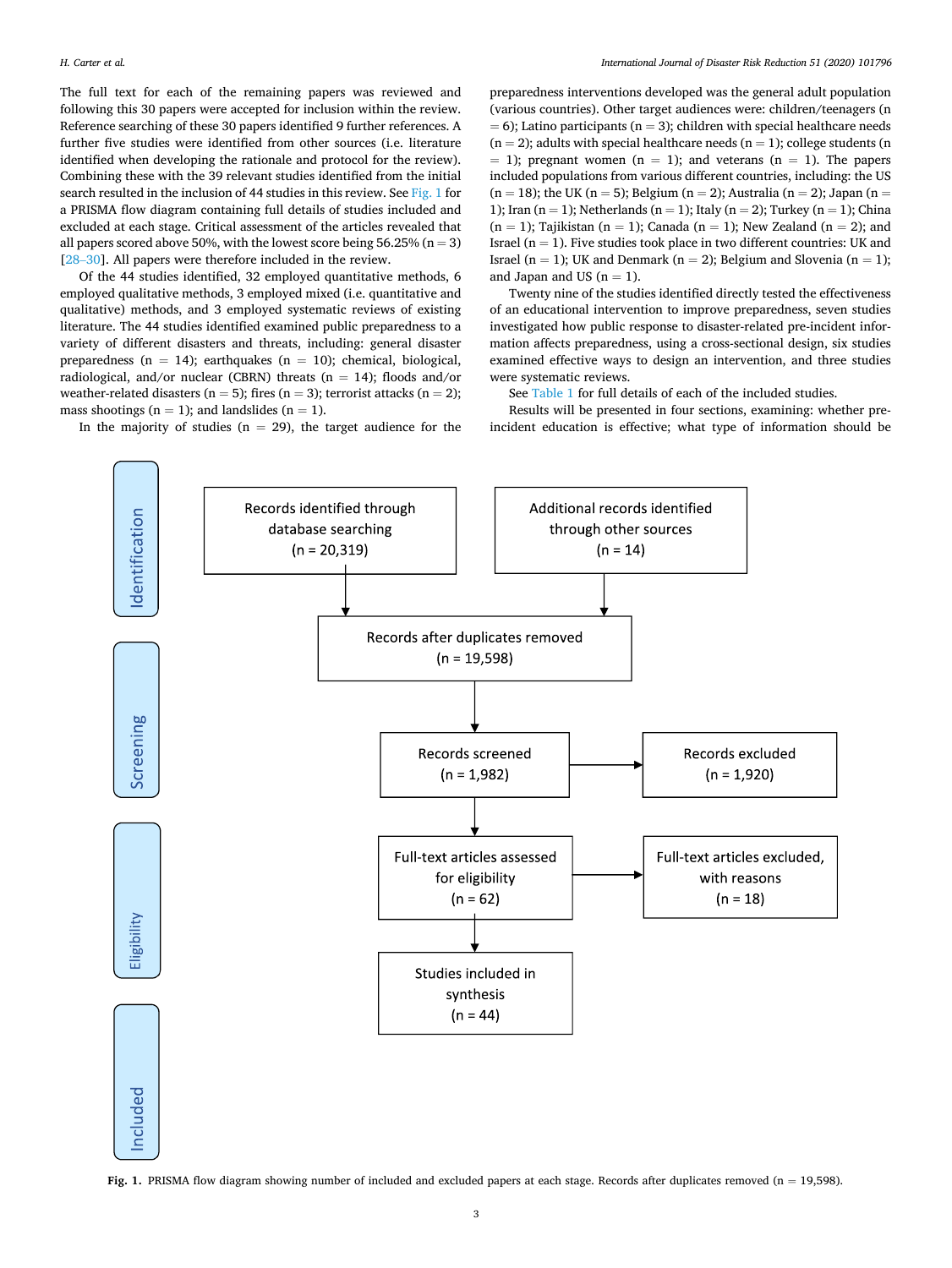#### <span id="page-4-0"></span>**Table 1**

## Details of included studies.

| Details of included studies.                    |                                                                |                                                                                                                                   |                                                 |                                                                                                                                                                                                                    |                                                                                                                                  |                                                   |
|-------------------------------------------------|----------------------------------------------------------------|-----------------------------------------------------------------------------------------------------------------------------------|-------------------------------------------------|--------------------------------------------------------------------------------------------------------------------------------------------------------------------------------------------------------------------|----------------------------------------------------------------------------------------------------------------------------------|---------------------------------------------------|
| Author, Year,<br>Country, Quality               | Population                                                     | Sample size                                                                                                                       | Disaster type                                   | Intervention type                                                                                                                                                                                                  | Preparedness outcomes                                                                                                            | Study type                                        |
| Ardalan et al.,<br>2013, Iran,<br>86%           | General public                                                 | Urban intervention, $n =$<br>5562, urban control, $n =$<br>6123, rural intervention,<br>$n = 3638$ , rural control,<br>$n = 3887$ | Floods and<br>earthquakes,<br>and all-hazards   | Face-to-face one-to-one                                                                                                                                                                                            | Household awareness and<br>readiness scores, individual<br>disaster risk perception                                              | Intervention test                                 |
| Baker & Cormier,<br>2013, US, 71%               | Families of<br>children with<br>special healthcare<br>needs    | Florida, $n = 114$ ,<br>Alabama, $n = 96$                                                                                         | All-hazards                                     | 10-20-min face-to-face training                                                                                                                                                                                    | Level of family preparedness                                                                                                     | Intervention test                                 |
| Baker et al.,<br>2012, US, 63%                  | Families of<br>children with<br>special healthcare<br>needs    | Pre-test, $n = 238$ , post-<br>test, $n = 121$                                                                                    | All-hazards                                     | Face-to-face one-to-one<br>training                                                                                                                                                                                | Level of family preparedness                                                                                                     | Intervention test                                 |
| Becker, 2004, US,<br>65%                        | General public                                                 | $N = 163$                                                                                                                         | Radiation/<br>nuclear                           | Pre-event communication<br>development                                                                                                                                                                             | Public perceptions of pre-<br>incident communication<br>materials                                                                | Intervention<br>development                       |
| Carter et al.,<br>2018, UK, 76%                 | General public                                                 | $N = 62$                                                                                                                          | <b>CBRN</b>                                     | Small discussion groups                                                                                                                                                                                            | Knowledge and confidence in<br>taking protective actions<br>during CBRN incidents                                                | Intervention test                                 |
| Carter et al.,<br>2019, UK, 76%                 | General public                                                 | $N = 44$                                                                                                                          | <b>CBRN</b>                                     | Small discussion groups                                                                                                                                                                                            | Knowledge and confidence in<br>taking protective actions<br>during CBRN incidents                                                | Intervention<br>development,<br>intervention test |
| Chittaro & Sioni,<br>2015, Italy,<br>64%        | General public                                                 | $N = 44$                                                                                                                          | Terrorist<br>attacks                            | A virtual reality video game<br>depicting a terrorist attack<br>involving a series of explosions<br>in a train station                                                                                             | Knowledge and confidence in<br>taking appropriate protective<br>actions                                                          | Intervention test                                 |
| Codreanu et al.,<br>2014,<br>Australia, 83%     | Teenagers                                                      | 14 studies                                                                                                                        | All-hazards                                     | Any educational intervention<br>designed to improve<br>preparedness of teenagers                                                                                                                                   | Change in preparedness and<br>mitigation behaviour;<br>enhancement and retention of<br>disaster-related knowledge<br>and skills  | Review                                            |
| De Boer et al.,<br>2015,<br>Netherlands,<br>82% | General public                                                 | $N = 1887$                                                                                                                        | Floods                                          | Four educational scenarios,<br>varying by hypothetical<br>location (risky vs. less risky),<br>type of risk information<br>provided, and information<br>about efficacy of precautions in<br>preventing flood damage | Preparedness for flooding                                                                                                        | Intervention test                                 |
| De Dominicis<br>et al., 2014,<br>Italy, 64%     | General public                                                 | $N = 444$                                                                                                                         | Floods                                          | Intervention based on<br>principles of Vested Interest<br>Theory                                                                                                                                                   | Flood preparedness behaviour                                                                                                     | Intervention test                                 |
| Eisenman et al.,<br>2014, US, 71%               | Adults with IDD<br>living<br>independently in<br>the community | $N = 46$ (intervention<br>group), $n = 45$ (control<br>group)                                                                     | Earthquake, fire<br>safety, and all-<br>hazards | Four 2-h courses taught by a<br>health educator and trained<br>peer mentors, delivered over<br>two weeks                                                                                                           | General disaster preparedness<br>and earthquake knowledge                                                                        | Intervention test                                 |
| Eisenman et al.,<br>2009, US, 78%               | Latinos                                                        | $N = 187$                                                                                                                         | All-hazards                                     | Media intervention (pamphlet,<br>laminated card), and 1-h<br>session led by trained providers                                                                                                                      | Improvement in stockpiling<br>disaster supplies, and in family<br>communication plans                                            | Intervention test                                 |
| Eisenman et al.,<br>2009, US, 78%               | Latino participants                                            | $N = 100$                                                                                                                         | All-hazards                                     | Various interventions                                                                                                                                                                                              | Improved understanding of<br>participants' perceptions,<br>understandings, facilitators,<br>barriers to disaster<br>preparedness | Intervention<br>development                       |
| Faupel et al.,<br>1992, US, 71%                 | General public                                                 | $N = 198$                                                                                                                         | Earthquakes                                     | Workshop sponsored by<br>Earthquake Education Center                                                                                                                                                               | Household preparedness and<br>adaptive response                                                                                  | Cross-sectional                                   |
| Feng et al., 2019,<br>New Zealand,<br>69%       | General public                                                 | $N = 87$                                                                                                                          | Earthquakes                                     | A virtual reality serious game<br>educating people about<br>effective building evacuation<br>during an earthquake.                                                                                                 | Knowledge of behaviours to<br>take during earthquake<br>evacuation.                                                              | Intervention test                                 |
| Foster & Barnby,<br>2018, US, 71%               | Children aged<br>between 10 and 13                             | $N = 61$                                                                                                                          | Weather-<br>related disasters                   | One-hour educational session<br>taught by nursing students,<br>including a lecture and<br>interactive group activities                                                                                             | Knowledge and confidence in<br>taking appropriate actions<br>during a disaster                                                   | Intervention test                                 |
| Fraustino & Ma,<br>2015, US, 64%                | College students                                               | $N = 232$                                                                                                                         | All-hazards                                     | Four interventions, varying<br>media type (traditional vs.<br>social), and message style<br>(humorous vs. non-humorous)                                                                                            | Intentions to engage in<br>emergency preparedness<br>activities                                                                  | Intervention test                                 |
| Gauntlett et al.,<br>2018, UK, 91%              | Various                                                        | 41 studies                                                                                                                        | Radiation                                       | Various                                                                                                                                                                                                            | Preferences for information<br>type and source relating to<br>provision of information<br>around radiological incidents          | Review                                            |
| Glik et al., 2004,<br>US, 65%                   | General public                                                 | $N = 93$                                                                                                                          | Botulism                                        | Intervention development                                                                                                                                                                                           | Emotional responses,<br>knowledge and beliefs,                                                                                   | Intervention<br>development                       |

(*continued on next page*)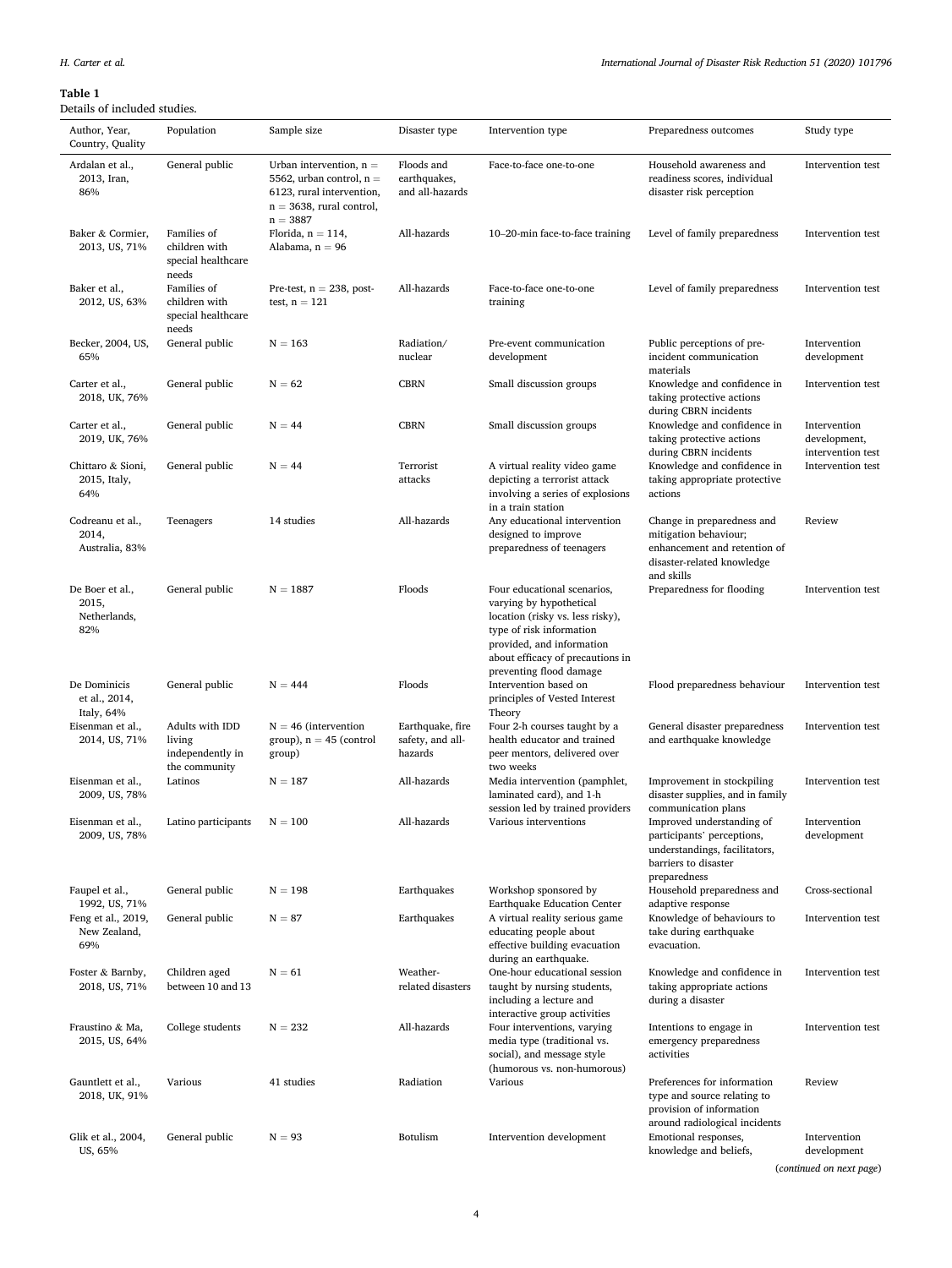| Author, Year,<br>Country, Quality                                 | Population                 | Sample size                                                                                | Disaster type                            | Intervention type                                                                                                                                                                                                                                                       | Preparedness outcomes                                                                                                                                                          | Study type                  |
|-------------------------------------------------------------------|----------------------------|--------------------------------------------------------------------------------------------|------------------------------------------|-------------------------------------------------------------------------------------------------------------------------------------------------------------------------------------------------------------------------------------------------------------------------|--------------------------------------------------------------------------------------------------------------------------------------------------------------------------------|-----------------------------|
|                                                                   |                            |                                                                                            |                                          |                                                                                                                                                                                                                                                                         | behavioural intent,                                                                                                                                                            |                             |
| Glik et al., 2008,<br>US, 71%                                     | General public             | $N = 73$                                                                                   | Botulism                                 | 15, 30, or 45 s radio clip, 3-min<br>narrated television clip, 2-page<br>fact sheet                                                                                                                                                                                     | information preferences<br>Perceptions of different types<br>and sources of information                                                                                        | Intervention<br>development |
| Glik et al., 2014,<br>US, 85%                                     | Latinos                    | $N = 187$                                                                                  | All-hazards                              | One-hour face-to-face<br>discussion groups vs. mailed,<br>culturally competent print<br>materials                                                                                                                                                                       | Whether people had heard of a<br>family communication plan or<br>disaster kit, and their<br>perceptions of such a kit                                                          | Intervention test           |
| Hellier, 2013,<br>UK, 67%                                         | General public             | First study, $n = 631$ ,<br>experiment, $n = 302$                                          | Nuclear                                  | Informational leaflet                                                                                                                                                                                                                                                   | Intended compliance,<br>understanding, readability,<br>completeness                                                                                                            | Intervention test           |
| Hildebrand &<br>Bleetman,<br>2007, UK and<br>Israel, 73%          | General public             | $N = 200$ (UK = 100,<br>$Israel = 100$                                                     | Chemical                                 | Government information leaflet                                                                                                                                                                                                                                          | Knowledge of actions to take in<br>the event of a chemical<br>incident and intentions to take<br>different protective actions                                                  | Cross-sectional             |
| Karanci et al.,<br>2005, Turkey,<br>63%                           | General public             | Experiment group, $n =$<br>400, control group, $n =$<br>400                                | Earthquakes,<br>floods and<br>landslides | Eight-hour training<br>intervention                                                                                                                                                                                                                                     | Preparedness behaviour,<br>disaster expectation, worry<br>about future disasters and loss<br>estimation                                                                        | Intervention test           |
| Kruvand & Silver,<br>2013, US, 56%                                | General public             | Whole population                                                                           | All-hazards                              | CDC Zombie apocalypse<br>campaign                                                                                                                                                                                                                                       | Amount of traffic to CDC<br>website, Twitter data, and<br>publicly available comments                                                                                          | Intervention test           |
| Latre et al., 2017,<br>Belgium, 75%                               | General public             | $N = 1031$ (industry -<br>253; authority $-254$ ,<br>scientists $-256$ , control<br>$-268$ | Nuclear                                  | Intervention provided by three<br>different types of<br>communicator: scientist,<br>authorities, industry                                                                                                                                                               | Recall of information,<br>acceptance of proposed<br>mitigation actions                                                                                                         | Intervention test           |
| Li et al., 2013,<br>China, 69%                                    | General public             | $N = 994$                                                                                  | All-hazards                              | Intervention involving various<br>stages: mass media<br>information; information in<br>community areas; face to face<br>training in homes; lectures;<br>drills.                                                                                                         | Knowledge and skills for<br>responding to various public<br>health emergencies                                                                                                 | Intervention test           |
| Mohadjer et al.,<br>2010,<br>Tajikistan, 57%                      | Children aged<br>$14 - 15$ | $N = 43$                                                                                   | Earthquakes                              | Educational curriculum<br>including six science activities<br>on physical earthquake<br>processes, hazard and<br>mitigation strategies                                                                                                                                  | Knowledge of basic earth<br>science, ability to think<br>critically when receiving and<br>sharing earthquake-related<br>information, empowerment to<br>protect self and others | Intervention test           |
| Morrongiello<br>et al., 2012,<br>Canada, 57%                      | Children aged 3 - 6        | $N = 76$                                                                                   | Fire safety/<br>evacuation               | Video game intervention                                                                                                                                                                                                                                                 | Knowledge of fire safety<br>actions                                                                                                                                            | Intervention test           |
| Mulilis & Lippa,<br>1990, US, 61%                                 | General public             | $N = 111$                                                                                  | Earthquakes                              | Sixteen interventions, based on<br>four manipulated variables:<br>earthquake probability (high<br>vs. low); earthquake severity<br>(high vs. low); efficacy of<br>earthquake preparedness (high<br>vs. low); capability of<br>earthquake preparedness (high<br>vs. low) | Earthquake preparedness<br>measure (Mulilis-Lippa<br>Earthquake Preparedness<br>Scale)                                                                                         | Intervention test           |
| Pearce &<br>Lindekilde<br>et al., 2019, UK<br>and Denmark,<br>85% | General public             | $N = 3003$                                                                                 | Mass shootings                           | Tested efficacy of 'Run, Hide,<br>Tell' campaign. Three different<br>interventions: no information;<br>information presented via a<br>leaflet; information presented<br>via a film.                                                                                     | Trust, coping appraisal, and<br>intention to take<br>recommended protective<br>behaviours.                                                                                     | Intervention test           |
| Pearce & Parker<br>et al., 2019, UK<br>and Denmark,<br>85%        | General public             | $N = 1505$ (UK), 1500<br>(Denmark)                                                         | Terrorist<br>attacks                     | Tested three interventions: 'See<br>it, say it' information; 'See it,<br>say it, sorted' information; and<br>no information control.                                                                                                                                    | Intention to take<br>recommended actions.                                                                                                                                      | Intervention test           |
| Perko et al.,<br>2013, Belgium,<br>83%                            | General public             | $N = 1031$                                                                                 | Nuclear                                  | Various interventions,<br>including: personal letters,<br>local community meetings,<br>leaflets, tv, radio and<br>newspaper adverts, press<br>conferences, internet pages,<br>posters, and expert meetings                                                              | Recall of information, specific<br>knowledge, confidence in<br>authorities                                                                                                     | Cross-sectional             |
| Perko et al.,<br>2012,<br>Belgium/<br>Slovenia, 71%               | General public             | $N = 1031$                                                                                 | Nuclear                                  | Two communication<br>campaigns: 1) public education<br>on iodine tablets (Belgium);<br>campaign around radioactive<br>waste (Slovenia)                                                                                                                                  | Acceptance of communicated<br>messages, perception of<br>communicated risks,<br>perception of radiation risks,<br>confidence in authorities,<br>attitude towards nuclear       | Cross-sectional             |

(*continued on next page*)

energy or waste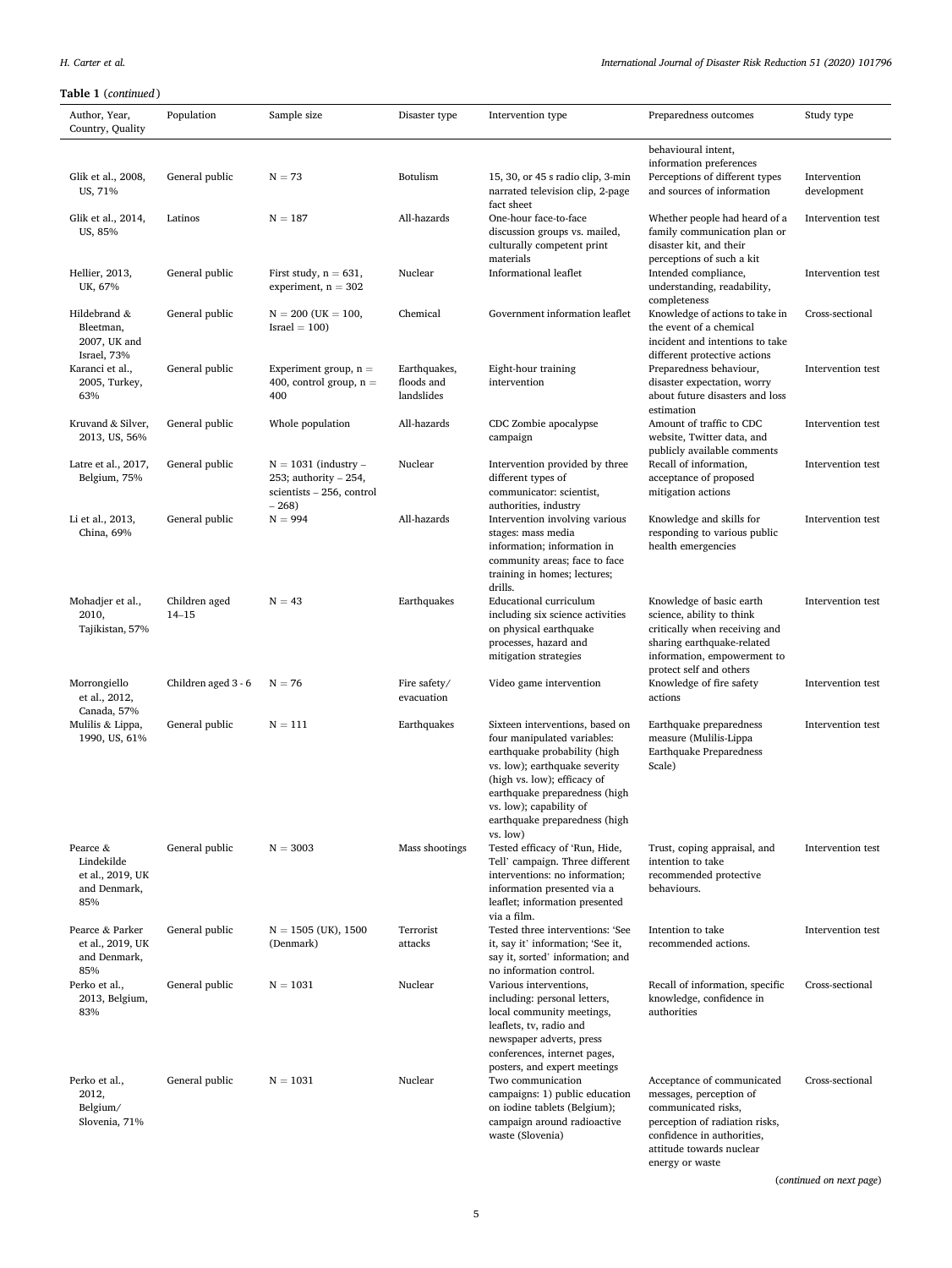*H. Carter et al.* 

| <b>Table 1</b> (continued)                        |                            |                                                                                |                                 |                                                                                                                                                          |                                                                                                                                                                                          |                             |  |
|---------------------------------------------------|----------------------------|--------------------------------------------------------------------------------|---------------------------------|----------------------------------------------------------------------------------------------------------------------------------------------------------|------------------------------------------------------------------------------------------------------------------------------------------------------------------------------------------|-----------------------------|--|
| Author, Year,<br>Country, Quality                 | Population                 | Sample size                                                                    | Disaster type                   | Intervention type                                                                                                                                        | Preparedness outcomes                                                                                                                                                                    | Study type                  |  |
| Rohrmann, 1999,<br>Australia, 67%                 | General public             | $N = 110$                                                                      | <b>Bushfires</b>                | Community fireguard<br>programme                                                                                                                         | Reception, understanding,<br>acceptance, and<br>implementation of<br>recommended measures                                                                                                | Intervention test           |  |
| Ronan &<br>Johnston,<br>2003, New<br>Zealand, 80% | Children aged<br>$11 - 13$ | $N = 115$ (experimental),<br>$n = 104$ (control)                               | All-hazards                     | Six-week module including<br>information on hazard<br>mitigation and emergency<br>response                                                               | Knowledge about mitigation<br>and response, hazard<br>adjustments, knowledge of<br>preparing for and responding<br>to various different hazards                                          | Intervention test           |  |
| Rubin et al.,<br>2012, UK, 91%                    | General public             | 29 studies                                                                     | <b>CBRN</b>                     | Various                                                                                                                                                  | Information people want to<br>receive prior to a CBRN attack,<br>preferred information sources,<br>factors that determine<br>trustworthiness of a person or<br>source                    | Review                      |  |
| Santos et al.,<br>2007, US, 81%                   | Veterans                   | $N = 55$                                                                       | Anthrax,<br>plague,<br>smallpox | Development of information<br>campaign for smallpox, plague,<br>anthrax                                                                                  | Perceptions of veterans'<br>information needs prior to an<br>outbreak                                                                                                                    | Intervention<br>development |  |
| Soffer et al.,<br>2010, Israel,<br>73%            | School students            | $N = 2544$                                                                     | Earthquakes                     | Lecture on earthquake<br>preparedness; earthquake<br>drills; lecture and earthquake<br>drill                                                             | Knowledge about earthquakes<br>and aftershocks, practical<br>knowledge relating to<br>appropriate actions people<br>should take during an<br>earthquake                                  | Intervention test           |  |
| Tanaka, 2005,<br>Japan/US, 82%                    | General public             | $N = 361$ (Fukui), $n =$<br>190 (San Francisco)                                | Earthquakes                     | Three different methods of<br>information provision: print,<br>broadcast, and community<br>meeting                                                       | Level of earthquake<br>preparedness                                                                                                                                                      | Cross-sectional             |  |
| Tanes, 2017, US,<br>73%                           | General public             | $N = 50$ (repetitive-play),<br>$n = 49$ (single-play), $n =$<br>$49$ (no-play) | Earthquakes                     | Earthquake preparedness video<br>game                                                                                                                    | Knowledge of what to do<br>during and after an earthquake                                                                                                                                | Intervention test           |  |
| Wood et al.,<br>2012, US, 74%                     | General public             | $N = 2811$                                                                     | All-hazards                     | General preparedness<br>information received                                                                                                             | Type, source, and channel of<br>preparedness information<br>sought, knowledge of others<br>preparedness actions,<br>preparedness actions taken,<br>milling about preparedness<br>actions | Cross-sectional             |  |
| Yasunari et al.,<br>2011, Japan,<br>84%           | Pregnant women             | $N = 226$ (intervention<br>group), $n = 1010$<br>(control group)               | All-hazards                     | Information on importance of<br>preparedness, contact methods<br>with families, evacuation sites<br>and routes, items to prepare in<br>case of emergency | Measures of preparedness<br>awareness and preparedness<br>behaviour                                                                                                                      | Intervention test           |  |
| Zwolinski et al.,<br>2012, US, 74%                | General public             | $N = 153$                                                                      | Nuclear                         | Distribution of information and<br>vouchers for obtaining<br>potassium iodide prior to a<br>nuclear emergency                                            | Knowledge of living near a<br>nuclear facility, preparedness<br>actions taken, what actions<br>people would take on hearing a<br>nuclear alarm.                                          | Cross-sectional             |  |

included within pre-incident education interventions; the best method of providing pre-incident education; and how pre-incident information for CBRN incidents specifically compares to pre-incident education for emergencies generally. Details of the preparedness outcome(s), type(s) of information, and method(s) of providing information included within each study can be found in [Table 2.](#page-7-0)

#### *3.1. Is pre-incident education effective?*

Thirty-six studies either directly examined the effect of pre-incident education on improved preparedness for mass emergencies and disasters (educational intervention test) ( $n = 29$ ) or examined how public response to disaster-related information affects preparedness (cross sectional design) ( $n = 7$ ). Within these studies, six different preparedness outcomes were examined, including: public knowledge of preparedness or protective actions ( $n = 23$ ); actually taking preparedness actions (e.g. creating a disaster kit) ( $n = 17$ ); public intentions or willingness to take preparedness actions ( $n = 13$ ); public confidence or selfefficacy in taking preparedness or protective actions ( $n = 7$ ); engagement with pre-incident preparedness campaigns  $(n = 1)$ ; and emotional coping in relation to future disasters  $(n = 1)$ .

The majority of these studies found that the provision of pre-incident disaster education had some efficacy for improving preparedness. This was particularly the case when it came to improving public knowledge of preparedness or protective actions, with almost all studies finding that providing an educational intervention of some type improved participants' knowledge compared to no intervention. However, findings were more mixed when it came to improving actual preparedness behaviour or preparedness intentions.

The majority ( $n = 19$ ) of studies that tested a pre-incident educational intervention were either followed up immediately postintervention (n = 11)  $[38, 43, 45, 50, 59, 62-64, 66-68]$  or were followed up within 1-month post-intervention (short-term) ( $n = 8$ ) [28, 29, 32, 33, [35,42,47,55](#page-11-0)]. Only 10 studies involved either medium-term follow-up (between 1 and 12 months post-intervention) ( $n = 7$ ) [[16,17,31,37,39](#page-11-0), [40,](#page-11-0)[65\]](#page-12-0) or longer-term follow-up (over 12 months post-intervention) (n  $= 3$ ) [\[30](#page-11-0),[46,48\]](#page-11-0).

The 9 studies that examined intervention development or reviewed existing literature indicated that people were positive about the importance of providing pre-incident information, feeling that the provision of such information would enable them to take care of themselves and their loved ones.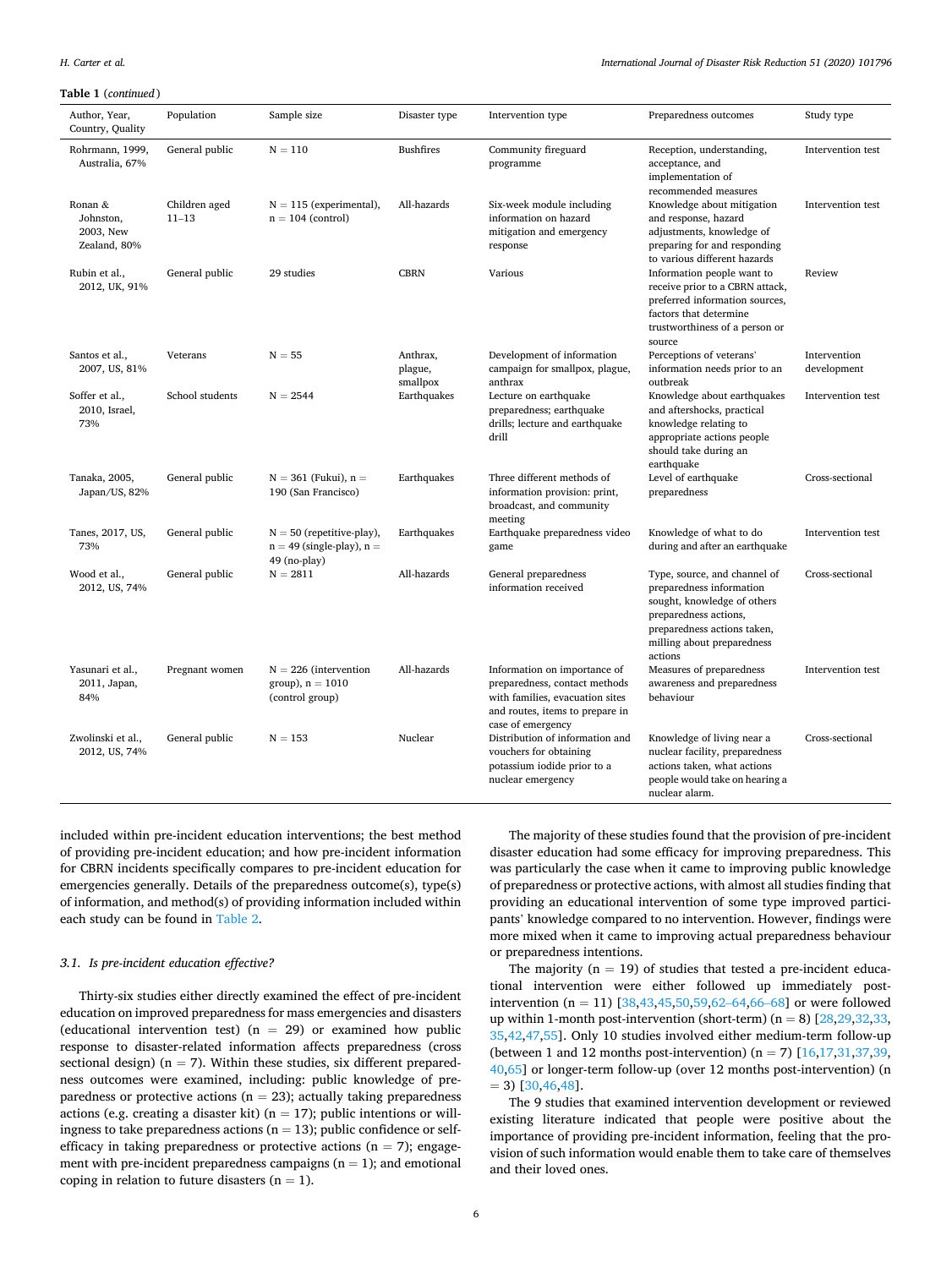#### <span id="page-7-0"></span>**Table 2**

Study information relating to preparedness outcome, type of information, and method of providing information.

| Preparedness outcomes                   |                                                                            | Type of information                                     |                                                                    | Method of providing information                              |                                                |
|-----------------------------------------|----------------------------------------------------------------------------|---------------------------------------------------------|--------------------------------------------------------------------|--------------------------------------------------------------|------------------------------------------------|
| Knowledge                               | $[15-17, 28, 29, 31, 35, 39-43,$<br>45, 48, 49, 55 - 57, 59, 61,<br>64-661 | Information about<br>preparedness/protective<br>actions | $[15 - 17, 28 - 33, 35, 36,$<br>38-43,45,46,48,50-61,64,<br>66-681 | Leaflets or handouts                                         | $[15,31-33,37,39,40,$<br>42,52,55,56,58,68]    |
| Taking preparedness<br>actions          | $[28, 31 - 33, 35, 37, 39, 41 - 44,$<br>46, 47, 49, 55, 61, 65]            | Information about disaster<br>effects                   | $[16, 17, 28, 31 - 36, 39, 45,$<br>48,51-58,64,66,67]              | School modules/educational<br>classes                        | $[28, 35, 42 - 44, 46, 48,$<br>641             |
| Intention/willingness<br>to take action | [15, 28, 38, 39, 45, 50, 59,<br>61-63,65,67,68]                            | Information about efficacy of<br>actions                | [17,36,41,42,45,47,<br>51-53,55,60,64,66]                          | Small group discussions                                      | [16, 17, 36, 37, 39]                           |
| Self-efficacy                           | [16, 17, 45, 50, 64, 66, 68]                                               | Information about disaster<br>severity                  | [17, 38, 47, 53, 55, 60, 62, 63,<br>661                            | Face-to-face one-to-one<br>intervention                      | $[31 - 33, 40]$                                |
| Engagement                              | [30]                                                                       | Information about disaster<br>likelihood                | [38,47,53,56,60,62,63]                                             | <b>Traditional</b> media                                     | [15,38,40,41,49,51,<br>53, 54, 56, 59, 61, 68] |
| Emotional coping                        | [43]                                                                       | Information about self-<br>efficacy                     | 47,50,60,63,66                                                     | Online information/social media                              | $[30, 38, 51 - 53, 56,$<br>611                 |
|                                         |                                                                            | Information about likely<br>stress reactions            | [64]                                                               | Posters                                                      | [15, 17, 40, 56]                               |
|                                         |                                                                            | Information about<br>overcoming barriers                | [33, 36]                                                           | Video games                                                  | [29, 45, 50, 66]                               |
|                                         |                                                                            | Information about others'<br>preparedness actions       | [41]                                                               | Drills                                                       | [40, 48]                                       |
|                                         |                                                                            | Sources of further<br>information                       | [52, 53, 58]                                                       | Group lectures                                               | [31, 40, 49, 53, 56, 61]                       |
|                                         |                                                                            |                                                         |                                                                    | Information from others who had<br>taken preparedness action | [41, 51]                                       |

#### *3.2. What type of information should be included?*

The 29 studies that tested the efficacy of a pre-incident educational intervention or interventions included various different types of information. The different types of information could be grouped into eight main themes: information about the preparedness and protective actions that people can take during disasters ( $n = 24$ ); information about the effects of different types of disasters ( $n = 14$ ); information about the efficacy of different prevention or protection measures, and the importance of taking such measures ( $n = 8$ ); information designed to increase perceptions of the severity of different types of disasters ( $n = 7$ ); information designed to increase perceptions of likelihood of different types of disasters ( $n = 4$ ); information designed to increase self-efficacy in relation to taking preventative or protective actions ( $n = 4$ ); information about likely stress reactions to disasters  $(n = 1)$ ; and information about how to overcome different barriers to taking preparedness actions ( $n =$ 1).

Given that studies typically provided more than one different type of information, it is difficult to draw firm conclusions about the relative efficacy of any one particular type of information. Five studies provided all three of the most commonly provided types of information (protective actions people can take, efficacy of taking protective actions, and information about the effects of disasters) [\[17](#page-11-0),[45,55,](#page-11-0)[64,66](#page-12-0)]. These studies all found improvements in the outcomes that they measured, including knowledge of protective actions, confidence in taking protective actions, behavioural intentions, willingness to take recommended actions, and self-efficacy. In contrast, papers that included only one or two of these three types of information were more mixed in their findings, particularly when examining impact on preparedness outcomes other than knowledge (e.g. actual behaviour, behavioural intentions etc). In some cases, provision of an intervention improved intentions to adopt protective health behaviours, but was not effective for reducing potentially risky behaviours [[68\]](#page-12-0). In other cases, the intervention resulted in improvement in preparedness or behavioural intentions, but level of preparedness overall remained low [[32,38\]](#page-11-0). A possible reason given for this is that it may be easier to change

hazard-related cognitions than to change behaviour [\[46](#page-11-0)].

Of the 7 studies that used a cross sectional design to examine how public response to disaster-related pre-incident information affects preparedness, 5 reported some detail about the types of information that people were provided with or reported receiving relating to pre-incident preparedness [[15,41](#page-11-0)[,56](#page-12-0),[57,61\]](#page-12-0). Such information included: information about preparedness actions to take  $(n = 5)$ ; information about disaster-related effects ( $n = 2$ ); information about the relative likelihood of a disaster occurring  $(n = 1)$ ; information about efficacy of preparedness actions ( $n = 1$ ); and knowledge about preparedness actions that others have taken  $(n = 1)$ . The majority of these cross-sectional studies (5 out of 7) indicated that where people reported receiving some form of pre-incident information or education, this resulted in improved preparedness outcomes [\[41,44,49](#page-11-0),[56,57\]](#page-12-0). However, these studies provided less detail about the nature of the information that people reported receiving than did the studies that directly tested the efficacy of pre-incident interventions.

Nine studies examined what type of information should be included in pre-incident educational interventions, using either a qualitative design ( $n = 6$ ), or a systematic review of existing literature ( $n = 3$ ). The 6 qualitative studies examined the types of pre-incident information that people wanted to receive. Findings broadly supported the findings from the quantitative studies, with reported information needs including: information about the effects of a disaster ( $n = 6$ ); information about protective actions that people can take  $(n = 6)$ ; information about efficacy of protective measures ( $n = 4$ ); sources of further information ( $n =$ 2); information about the severity of the risk ( $n = 2$ ); information about the likelihood of a disaster ( $n = 1$ ); and information about facilitating preparedness actions or overcoming barriers ( $n = 1$ ). The three systematic literature reviews also detailed preparedness information that people should be provided with prior to a CBRN incident [34,[52,](#page-11-0)[60](#page-12-0)]. Two reviews highlighted the need to provide people with information about actions that they can take to protect themselves and others, and to explain how such actions will be effective [52,60]. In addition, the reviews emphasised the need to provide information about the effects of such incidents [34,52], links to sources of further information [\[52](#page-11-0)],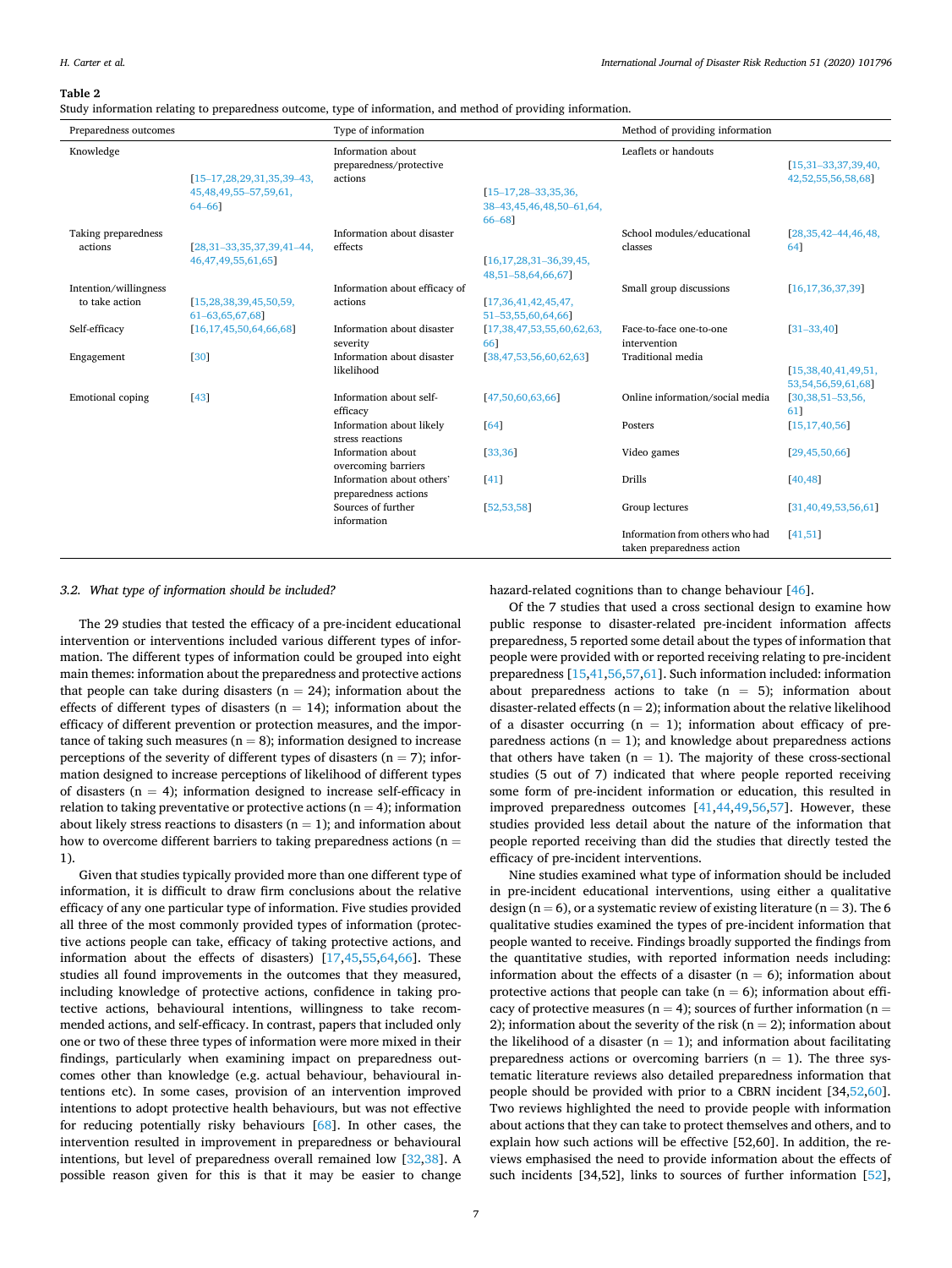information about the likelihood and severity of such incidents [60], and information designed to enhance self-efficacy [[60\]](#page-12-0).

#### *3.3. What is the best method of providing information?*

Four of the 29 studies testing pre-incident educational interventions provided information within an experimental laboratory setting, and therefore did not use a particular method of delivering this information  $[47,62,63,67]$  $[47,62,63,67]$  $[47,62,63,67]$  $[47,62,63,67]$  $[47,62,63,67]$ ; these studies were therefore excluded from the analysis relating to methods of providing information. The remaining 25 studies that examined the effectiveness of an educational intervention used various different methods of providing such information. These included: leaflets or handouts ( $n = 9$ ); school modules or educational classes ( $n = 7$ ); small group discussions ( $n = 4$ ); face-to-face one-to-one interventions (n = 4); traditional media (e.g. tv/radio/newspapers) (n = 4); online information or social media ( $n = 2$ ); posters (2 studies); video games ( $n = 4$ ); drills ( $n = 2$ ); and group lectures ( $n = 2$ ).

Only 5 studies directly compared the effectiveness of two or more different methods of providing pre-incident information. The compari-sons included: traditional media vs. social media (n = 1) [\[38](#page-11-0)]; leaflet/handout vs. small group discussion ( $n = 2$ ) [[37,39\]](#page-11-0); leaflet/handout vs. traditional media ( $n = 1$ ) [[68\]](#page-12-0); and school module/educational class vs. drill vs. educational class and drill ( $n = 1$ ) [[48\]](#page-11-0). These studies typically found that the higher the intensity of the intervention, the more effective it was for improving preparedness. The two studies comparing a handout with a small discussion group found that while both types of intervention improved preparedness over a three-month period, there was significantly greater improvement in preparedness among those who had received the small group intervention than among those who had received the leaflet. Likewise, the study that compared educational class with a physical earthquake preparedness drill found that those who had received the class and the drill (the highest intensity intervention) showed the greatest theoretical and practical knowledge one year later compared to those who had received only the class or the drill. The study comparing an informational leaflet with an educational film found that the film had significantly more impact on preparedness than did the leaflet, but that both conditions significantly improved preparedness compared to a no information control. The study comparing social media with traditional media found no difference in preparedness between those who received the social media message and those who received the traditional media message.

Of the 7 cross sectional studies, 6 collected information about the sources of information that had been used to deliver pre-incident education [[15,41,44,49](#page-11-0),[56,61\]](#page-12-0). Sources of information used included: traditional media ( $n = 5$ ); public meetings/lectures ( $n = 3$ ); online resources/social media ( $n = 2$ ); leaflets/handouts ( $n = 2$ ); posters ( $n = 1$ ) 2); educational workshops  $(n = 1)$ ; and others who had taken preparedness actions ( $n = 1$ ). Two of these studies compared the effect of being provided with information from different sources, with one study comparing traditional media sources with public meetings, and the other comparing traditional media sources with receiving information from others who had initiated preparedness actions. In both cases, information received from traditional media sources was associated with less effective preparedness than information received from another source.

Seven out of the 9 studies that used a qualitative or review design reported the sources that people would want to receive information from [[36,51](#page-11-0)-54[,58](#page-12-0),[60\]](#page-12-0). The sources that people wanted to receive information from mirrored those examined in the experimental and cross-sectional studies and included: traditional media ( $n = 3$ ); online resources/social media ( $n = 3$ ); close others ( $n = 1$ ); small discussion groups ( $n = 1$ ); community meetings/lectures ( $n = 1$ ); and leaflets/handouts ( $n = 2$ ). Two studies specifically reported that people would want to receive information from multiple sources [[53](#page-11-0)[,60](#page-12-0)].

#### *3.4. Studies examining CBR and N threats specifically*

Fourteen of the studies identified examined preparedness in relation to CBRN threats specifically. These threats included: radiation/nuclear threats (n = 7) [[51,52,55](#page-11-0)–57[,59](#page-12-0),[61\]](#page-12-0); general CBRN threats (n = 3) [\[16](#page-11-0), [17,](#page-11-0)[60\]](#page-12-0); biological threats (n = 3) [[53,54](#page-11-0)[,58](#page-12-0)]; and chemical threats (n = 1) [\[15](#page-11-0)]. Of the studies looking at preparedness for CBRN threats, four studies directly tested the effectiveness of an educational intervention to improve preparedness [\[16](#page-11-0),[17,55,](#page-11-0)[59\]](#page-12-0), five studies looked at ways of developing pre-incident preparedness interventions [\[17,51](#page-11-0),[53,54,](#page-11-0)[58](#page-12-0)], four studies investigated how public response to CBRN-related pre-incident information affects preparedness, using a cross-sectional design [[15](#page-11-0)[,56,57](#page-12-0),[61\]](#page-12-0), and two studies were systematic literature reviews [\[52](#page-11-0), [60\]](#page-12-0).

Similar to the studies examining non-CBRN threats, the 4 studies examining the effectiveness of pre-incident information for CBRN threats found that overall, pre-incident information campaigns were effective for improving individuals' preparedness for CBRN incidents, particularly in terms of improving knowledge and confidence in taking protective actions. The studies that examined the development of preincident information interventions found that there was often considerable confusion among members of the public about the effects of different types of CBRN agents, and the different protective actions that people should take in response to different CBRN threats [[17,51,53,54](#page-11-0), [58\]](#page-12-0). These studies therefore recommended that pre-incident information for CBRN threats should include information about effects of different types of CBRN agents, different methods of transmission, and appropriate protective measures.

#### **4. Discussion**

Overall, findings showed that providing a pre-incident educational intervention generally resulted in an improvement in preparedness knowledge, behaviour, and/or intentions, compared to not providing any information. From this review, several recommendations can be made for the development of effective pre-incident education campaigns for incidents involving CBRN agents. These are discussed under three key headings below: what type of information should be provided; how should information be provided; specific considerations for CBRN incidents (as distinct from other types of disaster preparedness).

#### *4.1. What information should be included?*

*Information about protective actions that people can take.* In almost all types of emergencies and disasters, there are actions that people can take to protect themselves and others. These include actions that can be taken in advance of an incident occurring (e.g. developing a disaster preparedness kit, putting in place an evacuation plan etc) and actions that can be taken during the disaster itself. The findings from this review show that it is essential to provide people with information about protective actions that they can take in order to improve both physical preparedness prior to a disaster, and knowledge and confidence about actions to take during a disaster. As noted in the introduction, during incidents involving CBRN agents it will be essential that people take action as quickly as possible [[8\]](#page-11-0); providing people with pre-incident information about protective actions they can take will enhance the speed with which actions can be taken [[9](#page-11-0)]. Findings from the qualitative studies reported here showed that participants reported that this was one of the key pieces of information that they would want prior to an emergency or disaster. These findings were consistent across studies examining non-CBRN and CBRN threats. A key starting point for any pre-incident information campaign for CBRN incidents will therefore be to provide people with information about the protective actions that they can take to protect themselves and others.

*Efficacy of taking protective actions.* In addition to providing people with information about protective actions that they can take, it will also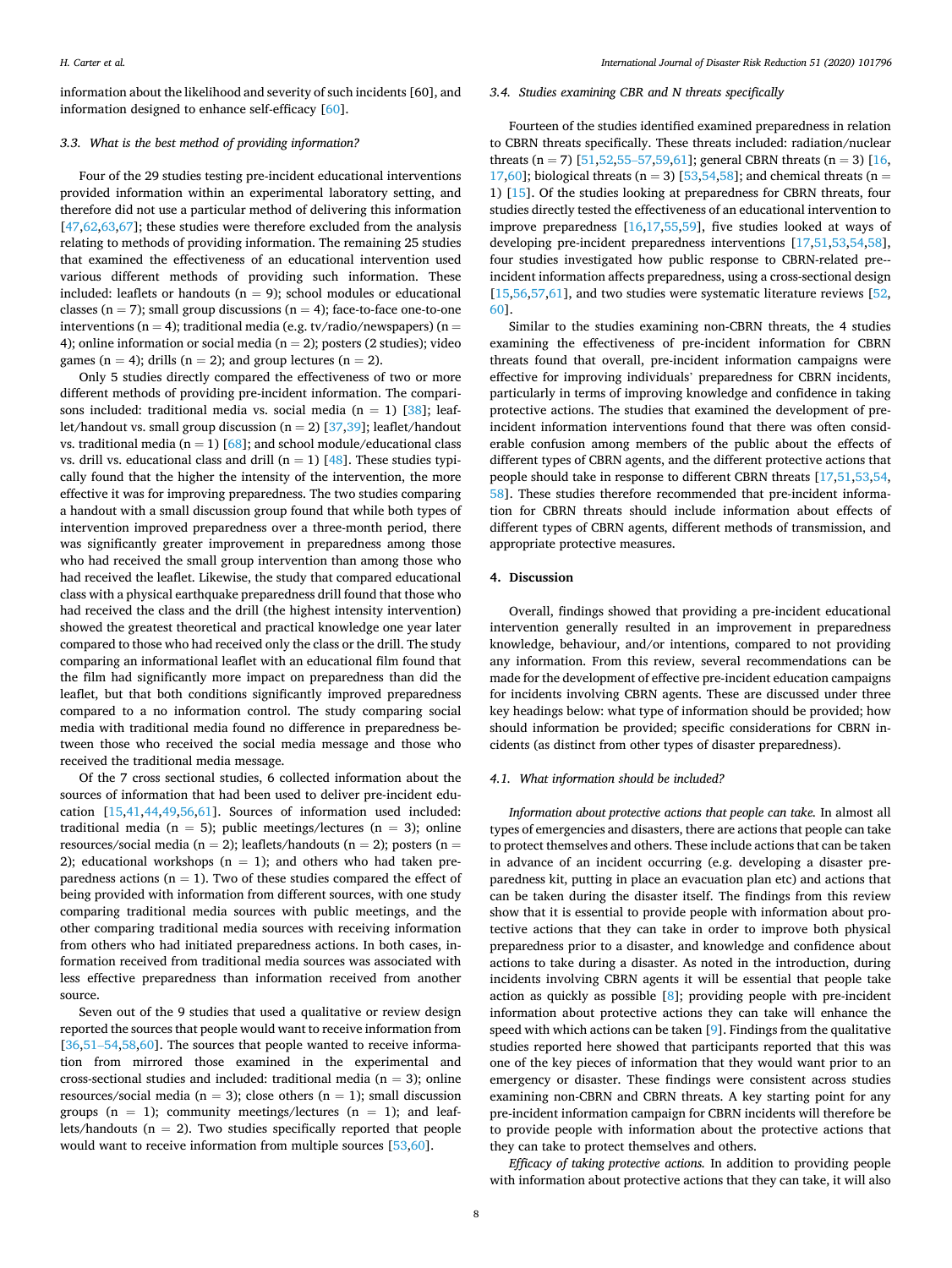be important to explain why these actions are necessary, and how they are effective. The studies that included this information alongside information about protective actions that people can take resulted in improved willingness to take recommended actions and improved confidence. Findings from the qualitative studies supported this point, with information about the efficacy of protective actions being highlighted as a key piece of information that people would want prior to a disaster. Whilst providing people with information about actions they can take to protect themselves is an important first step in improving preparedness, findings presented here suggest that provision of information relating to the efficacy of such actions may improve confidence in taking recommended actions [\[17](#page-11-0),[45,](#page-11-0)[66\]](#page-12-0) and willingness to take recommended actions [\[17,55](#page-11-0)]. This was again in line with findings from previous related reviews [\[52](#page-11-0),[60\]](#page-12-0). Information about the efficacy of protective actions was shown to be important for both non-CBRN and CBRN threats. This information should therefore be included in any pre-incident information campaigns for CBRN incidents, alongside information about the protective actions that people can take.

*Information about the effects of different types of disasters.* Provision of information about the effects of different types of disasters, alongside information about protective actions that people can take, and the efficacy of such actions, resulted in improved preparedness. In addition, findings from the qualitative studies indicated that this was a key piece of information that people would want to receive prior to an emergency or disaster.

It is likely that provision of information about the effects of different types of disasters will be even more important when communicating with members of the public about CBRN threats. Findings from the qualitative studies examining pre-incident information needs for CBRN threats suggest that there is considerable confusion about the differences between different types of CBRN agents [[17,51,](#page-11-0)[58](#page-12-0)]. This includes lack of understanding of the effects of different CBRN threats, confusion around methods of transmission, and misperceptions regarding protective actions. It is vital that pre-incident information for CBRN threats addresses such misperceptions in order to help members of the public understand the effects of different types of CBRN agents, and the different ways such threats can be managed. This is discussed in greater detail in the section relating specifically to CBRN threats, below.

*Other types of information.* As noted above, studies that provided more different types of information (e.g. information about protective actions people can take, information about the efficacy of such actions, and information about the effects of disasters) were more consistent in showing a positive effect on preparedness than studies that only provided one or two different types of information. This is in line with the findings from two previous reviews examining public information needs during CBRN incidents [\[52](#page-11-0)[,60](#page-12-0)].

Other types of information that were provided by studies in this review included information relating to the potential severity of a particular disaster and the likelihood of such a disaster occurring. Generally, these studies showed that presenting a disaster as more likely to occur, and the consequences as being more severe, resulted in greater disaster preparedness [[17,38,47,55](#page-11-0)[,62](#page-12-0),[63,66\]](#page-12-0). However, it is important that this information is included alongside information relating to efficacy of recommended actions; emphasising disaster likelihood and severity without enhancing efficacy can result in denial of the threat or rejection of information [\[69,70](#page-12-0)]. This may be particularly important during CBRN incidents which score highly in terms of dread risk, and may therefore result in a greater sense of fatalism (compared to other types of disasters) [\[71](#page-12-0)]. Further research is therefore required to understand how the inclusion of information relating to severity and likelihood can be incorporated into pre-incident information campaigns for CBRN incidents.

#### *4.2. How should information be provided?*

A variety of methods of information provision were used, with some

appearing to show more promise than others. In particular, those studies that compared a high intensity intervention (e.g. small discussion groups) with a low intensity intervention (e.g. leaflet/handout) found that, as expected, the higher intensity intervention resulted in greater improvement in preparedness. This is in line with a recent review of research into factors affecting the efficacy of fire drills [\[72](#page-12-0)]. In addition, studies in which more than one type of intervention was provided showed that those who had received more than one type of educational intervention were more prepared than those who had received only one type of intervention. In terms of improving preparedness, it may therefore be beneficial to provide higher intensity interventions in order to facilitate increased preparedness. However, the higher the intensity of the intervention, the greater resource it will require. A method that shows potential, in terms of improving preparedness but requiring relatively low resource, is video games. However, the novelty of such interventions means only four studies examined the effectiveness of these [\[29,45](#page-11-0),[50,](#page-11-0)[66\]](#page-12-0). Overall, the small minority of studies comparing the effectiveness of two or more interventions (5 out of 44), and the lack of medium-to-long-term follow up, makes it difficult to draw firm conclusions about the best method of providing information in order to ensure longer term improvements in preparedness.

#### *4.3. Factors to consider when developing CBRN information campaigns*

It should be noted that only around a third of the studies identified  $(n = 14)$  focused on incidents involving CBRN agents. However, preincident information campaigns appeared to be as effective for CBRN incidents as for other types of emergencies. In general, findings relating to the efficacy of pre-incident information were similar across a broad range of emergencies and disasters. This suggests that it is the way in which pre-incident information is designed and delivered that affects preparedness, rather than the type of emergency per se (though preparedness did tend to be higher in areas that were at high risk from a particular type of disaster e.g. earthquakes). Overall, this similarity across different types of emergency provides reassurance that findings will be equally applicable to incidents involving CBRN agents.

Despite this, there are some additional considerations that should be taken into account when designing pre-incident communication for CBRN incidents. The first is that, in comparison to other types of emergencies and disasters, public knowledge of different CBRN threats tended to be low. The studies identified in this review indicated that people frequently demonstrated confusion regarding the effects of CBRN agents, and the different protective measures that might need to be taken in relation to different types of CBRN agents [[17,51](#page-11-0)[,58](#page-12-0)]. It may therefore be even more important to provide people with information about different types of CBRN agents when developing pre-incident information for these types of incidents. Further work is needed to understand current public perceptions of CBRN agents, in order to address any common misconceptions when designing public information campaigns for these types of incidents.

A second aspect to bear in mind is that CBRN threats score highly in terms of 'dread' risk, defined by a lack of perceived control, and unknown consequences [[3,4\]](#page-11-0). For this reason, some evidence suggests this may result in a sense of fatalism, which may be a barrier to people engaging with preparedness actions [\[52](#page-11-0)]. Communicating about the nature of these risks and providing people with information about actions they can take to reduce their risk will reduce perceptions that the risk is unknown (they have been informed about it) and uncontrollable (they have been given information about actions they can take to control it), thus reducing the sense of fatalism and empowering people to take action to protect themselves and others.

Relatedly, a final factor to consider is the extent to which people will actually be able to use any additional knowledge they have gained from pre-incident information campaigns in the event of a real incident; to what extent will any fear and anxiety experienced during the incident outweigh any benefits associated with increased pre-incident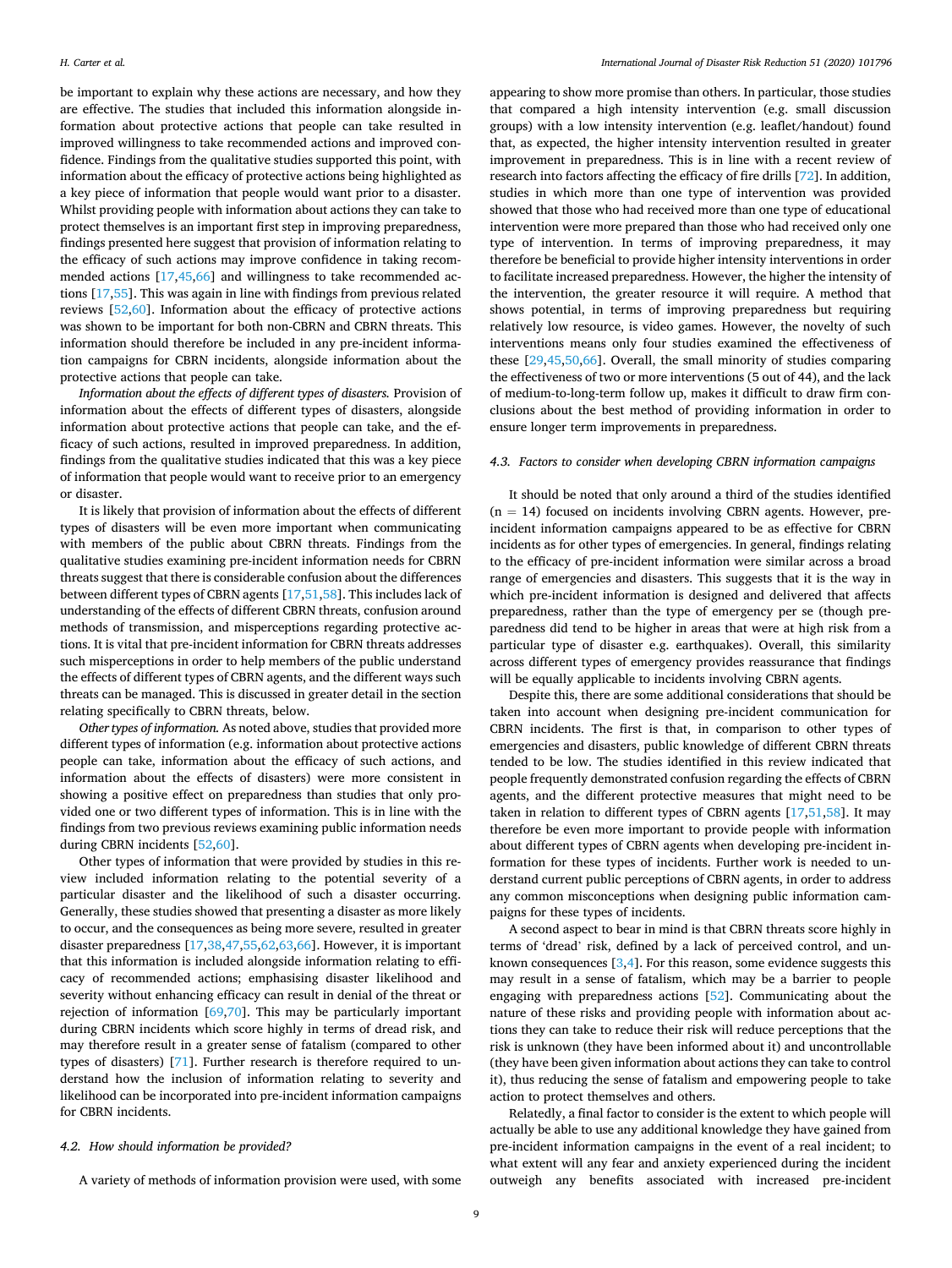<span id="page-10-0"></span>knowledge? It is certainly possible that any anxiety experienced during an incident may reduce public ability to recall specific information. However, as noted above, effective pre-incident information campaigns will reduce factors associated with increased anxiety (e.g. lack of knowledge about the risk, perception that the risk is uncontrollable) and so should help to counteract anxiety and empower people to take appropriate actions. Additionally, having a certain level of pre-incident knowledge should facilitate public engagement with official advice during an incident [[73\]](#page-12-0).

To ensure that pre-incident information campaigns are as effective as possible in empowering people to take appropriate actions in the event of an incident, information should: be as clear and concise as possible (to inform people about the risks, increase perceived control, and reduce public anxiety) and; be reiterated regularly (to assist ease of recall during an incident). Whilst fear and anxiety associated with an incident may make it more difficult for people to recall pre-incident information, they are likely to have a much better chance of taking appropriate actions if they have been provided with pre-incident information about appropriate actions to take.

#### *4.4. Further research*

The findings presented here suggest that it is possible to develop effective pre-incident education campaigns, for both non-CBRN and CBRN threats. However, the majority of studies identified in this review focused on improving preparedness behaviour in the immediate or short-term (*<*1 month), with only 3 studies examining improved preparedness over one year or more. It is therefore unclear whether any improvement in preparedness is sustained over the medium to longer term. Further research is required to examine how best to increase preparedness over the longer term, for example testing the efficacy of two or more interventions for improving preparedness over a medium-to long-term time frame. Further research should also examine public misperceptions in relation to different types of CBRN agents, so that these can be specifically addressed when designing pre-incident education campaigns.

#### *4.5. Limitations*

While every attempt was made to ensure that this review was as comprehensive and systematic as possible, there are certain limitations that should be borne in mind when interpreting the results. The first is that, despite every attempt to apply the inclusion and exclusion criteria systematically and objectively, there is inherently some subjectivity involved in paper screening and selection. To attempt to overcome this, a second researcher reviewed a sample of 20% of the selected abstracts, and the first author discussed any papers around which there was uncertainty with other members of the research team. However, due to time and resource constraints, it was not possible to achieve multiplereview for all papers included at the full text stage. A second limitation is that only papers published in English were included in the review, again due to time and resource constraints. This inevitably creates a western bias in the papers that were included, resulting in a degree of cultural homogeneity. For example, 34 studies were carried out in the UK, Europe or North America, with a further 4 being carried out in Australia or New Zealand. As noted in the introduction it is therefore essential that any pre-incident information campaign take into account the natural, technical and social context [\[18](#page-11-0)].

#### **5. Conclusion and recommendations**

This review brings together evidence relating to the development of effective pre-incident information campaigns for a broad range of major incidents and emergencies, in order to generate recommendations for the development of pre-incident information for CBRN incidents. While the review highlights the need for further research to establish the

optimum method of providing pre-incident information, there are some recommendations that can be drawn from the current review. This recommendations section highlights some initial recommendations for developing pre-incident information campaigns for CBRN incidents, as well as recommendations for further research.

#### *5.1. Recommendations for pre-incident information campaigns for CBRN incidents*

- Pre-incident public information for CBRN incidents should contain information about:
	- o The potential consequences of CBRN incidents
	- o The ways in which CBRN agents may be transmitted
	- o The actions that people can take to protect themselves and others during a CBRN incident
	- o The efficacy of protective measures that people can take to protect themselves and others during CBRN incidents and the importance of taking such actions
- Pre-incident information for CBRN incidents should be provided using multiple methods, all of which should contain consistent information.
- Consideration should be given to using higher intensity interventions (such as discussion groups, training courses, video games etc) to deliver pre-incident information for CBRN incidents, when possible.

#### *5.2. Recommendations for future research*

- Researchers should examine public perceptions of hazardous materials/CBRN incidents, to help address any common misperceptions when designing public information interventions.
- Research should examine the best method of providing pre-incident information for CBRN incidents and should specifically compare two or more pre-incident information interventions to establish the most effective method of delivery.
- Research should examine the potential of pre-incident information to improve preparedness for CBRN incidents over the medium-to longterm (over 3 months following an intervention), with careful consideration of the outcome measures used to determine whether preparedness information has been retained, and/or whether any changes in behaviour have been maintained.

#### **Funding statement**

This research was funded by the National Institute for Health Research Health Protection Research Unit (NIHR HPRU) in Emergency Preparedness and Response at King's College London in partnership with Public Health England (PHE), in collaboration with the University of East Anglia and Newcastle University. The views expressed are those of the author(s) and not necessarily those of the NHS, the NIHR, the Department of Health and Social Care or Public Health England.

#### **Declaration of competing interest**

The authors declare that they have no known competing financial interests or personal relationships that could have appeared to influence the work reported in this paper.

#### **Appendix A. Supplementary data**

Supplementary data to this article can be found online at [https://doi.](https://doi.org/10.1016/j.ijdrr.2020.101796)  [org/10.1016/j.ijdrr.2020.101796.](https://doi.org/10.1016/j.ijdrr.2020.101796)

#### **References**

<sup>[1]</sup> [S. Shuster, Dark secrets, dirty bombs, Time 189 \(14\) \(2017\) 22](http://refhub.elsevier.com/S2212-4209(20)31298-X/sref1)–27.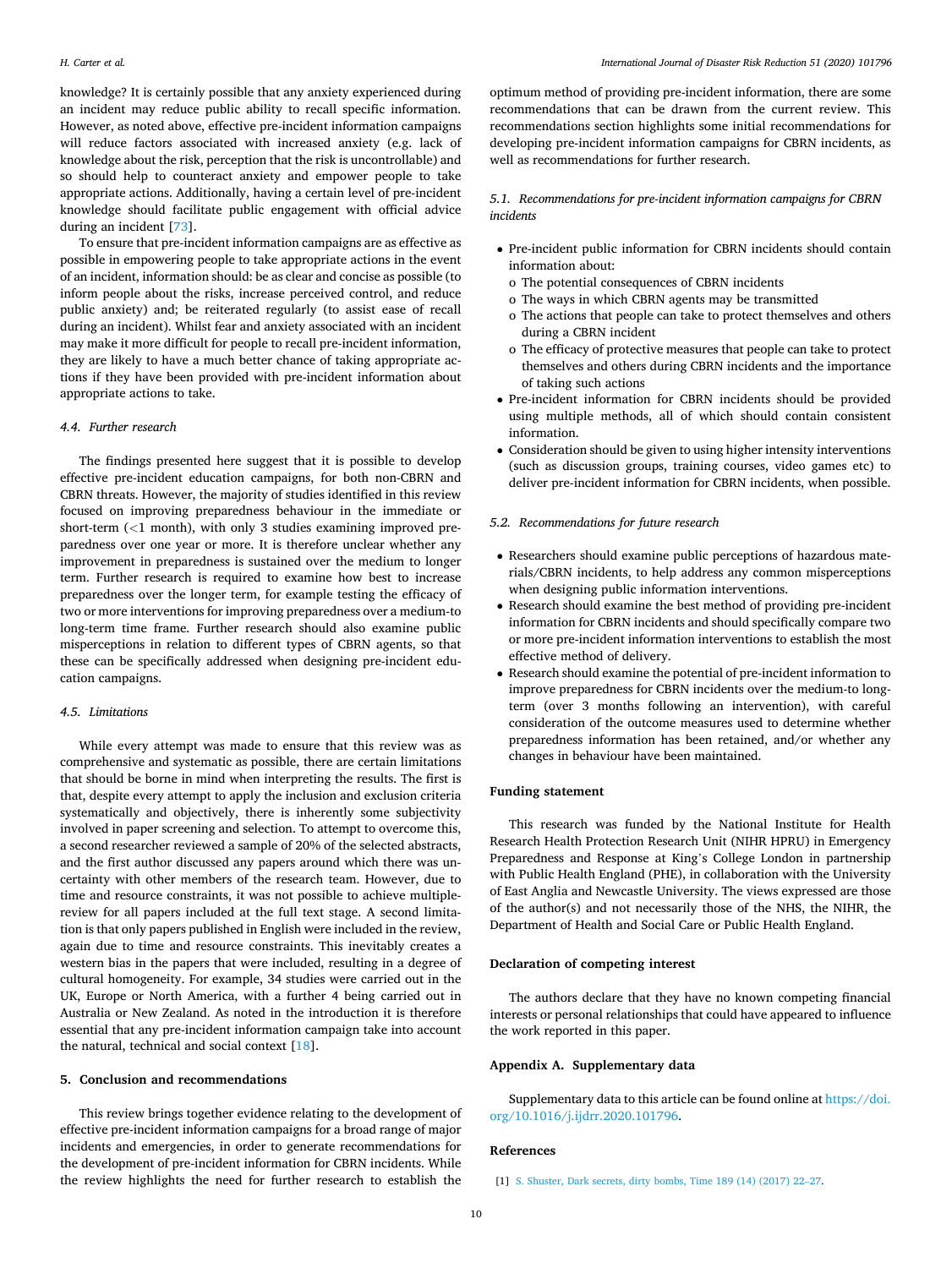*International Journal of Disaster Risk Reduction 51 (2020) 101796*

- <span id="page-11-0"></span>[2] C. Schneidmiller, Nuclear Smuggling Shows Terrorist WMD Threat Persists: State Department, Global Security Newswire, 2012, 1st August 2012. Available from: [htt](http://www.nti.org/gsn/article/state-report/)  [p://www.nti.org/gsn/article/state-report/.](http://www.nti.org/gsn/article/state-report/)
- [3] [P. Slovic, Terrorism as hazard: a new species of trouble, Risk Anal. 22 \(3\) \(2002\),](http://refhub.elsevier.com/S2212-4209(20)31298-X/sref3)  [426-426.](http://refhub.elsevier.com/S2212-4209(20)31298-X/sref3)
- [4] [P. Slovic, M.L. Finucane, E. Peters, D.G. MacGregor, Risk as analysis and risk as](http://refhub.elsevier.com/S2212-4209(20)31298-X/sref4) [feelings: some thoughts about affect, reason, risk, and rationality, Risk Anal. 24 \(2\)](http://refhub.elsevier.com/S2212-4209(20)31298-X/sref4)  [\(2004\) 311](http://refhub.elsevier.com/S2212-4209(20)31298-X/sref4)–322.
- [5] BBC News, Russian Spy: what We Know So Far. BBC News, 10th April 2018, 2018. Available from: [http://www.bbc.co.uk/news/uk-43315636.](http://www.bbc.co.uk/news/uk-43315636) (Accessed 16 April 2018).
- [6] [S. Marsh, Surge in Acid Attacks in England Leads to Calls to Restrict Sales. The](http://refhub.elsevier.com/S2212-4209(20)31298-X/sref6)  [Guardian, 2017, 7th July 2017. Available from: https://www.theguardian.com/uk](http://refhub.elsevier.com/S2212-4209(20)31298-X/sref6)[news/2017/jul/07/surge-in-acid-attacks-in-england-leads-to-calls-to-restrict-sales.](http://refhub.elsevier.com/S2212-4209(20)31298-X/sref6) [\(Accessed 30 August 2018\)](http://refhub.elsevier.com/S2212-4209(20)31298-X/sref6).
- [7] [National Ambulance Resilience Unit, The Way the NHS Responds to HAZMAT/](http://refhub.elsevier.com/S2212-4209(20)31298-X/sref7) [CBRN Events Is Changing, National Ambulance Resilience Unit, 2013, p. 2013.](http://refhub.elsevier.com/S2212-4209(20)31298-X/sref7)
- [8] [R.P. Chilcott, Managing mass casualties and decontamination, Environ. Int. 72](http://refhub.elsevier.com/S2212-4209(20)31298-X/sref8) [\(2014\) 37](http://refhub.elsevier.com/S2212-4209(20)31298-X/sref8)–45.
- [9] H. Carter, R. Amlôt, Mass casualty decontamination guidance and psychosocial [aspects of CBRN incident management: a review and synthesis, PLOS Currents:](http://refhub.elsevier.com/S2212-4209(20)31298-X/sref9) [Disasters. Edition 1 \(2016\), 10.1371.](http://refhub.elsevier.com/S2212-4209(20)31298-X/sref9)
- [10] [V.A. Johnson, K.R. Ronan, D.M. Johnston, R. Peace, Evaluations of disaster](http://refhub.elsevier.com/S2212-4209(20)31298-X/sref10) [education programs for children: a methodological review, International Journal of](http://refhub.elsevier.com/S2212-4209(20)31298-X/sref10)  [Disaster Risk Reduction 9 \(2014\) 107](http://refhub.elsevier.com/S2212-4209(20)31298-X/sref10)–123.
- [11] [K.R. Ronan, E. Alisic, B. Towers, V.A. Johnson, D.M. Johnston, Disaster](http://refhub.elsevier.com/S2212-4209(20)31298-X/sref11)  [preparedness for children and families: a critical review, Curr. Psychiatr. Rep. 17](http://refhub.elsevier.com/S2212-4209(20)31298-X/sref11)  [\(58\) \(2015\), 10.1007.](http://refhub.elsevier.com/S2212-4209(20)31298-X/sref11)
- [12] [M. Spencer, M.T. Kindt, M.P. Stans, Public resilience in CBRN events: lessons](http://refhub.elsevier.com/S2212-4209(20)31298-X/sref12)  [learned from seven cases, in: The Counterproliferation Papers Future Warfare](http://refhub.elsevier.com/S2212-4209(20)31298-X/sref12) eries No. 52, 2012.
- [13] J. Phillips, 'The First 72 Is on You': Volunteers Learn Disaster Training in Northwest Florida. WearTV, 13th August 2017, 2017. Available from: [https](https://weartv.com/news/local/the-first-72-is-on-you-volunteers-learn-disaster-training-in-northwest-florida)  [://weartv.com/news/local/the-first-72-is-on-you-volunteers-learn-disaster-trainin](https://weartv.com/news/local/the-first-72-is-on-you-volunteers-learn-disaster-training-in-northwest-florida) [g-in-northwest-florida](https://weartv.com/news/local/the-first-72-is-on-you-volunteers-learn-disaster-training-in-northwest-florida). (Accessed 7 September 2018).
- [14] H. Carter, J. Drury, G.J. Rubin, R. Williams, R. Amlôt, Applying crowd psychology [to develop recommendations for the management of mass decontamination, Health](http://refhub.elsevier.com/S2212-4209(20)31298-X/sref14)  [Security 13 \(1\) \(2015\) 45](http://refhub.elsevier.com/S2212-4209(20)31298-X/sref14)–53.
- [15] [S. Hildebrand, A. Bleetman, Comparative study illustrating difficulties educating](http://refhub.elsevier.com/S2212-4209(20)31298-X/sref15)  [the public to respond to chemical terrorism, Prehospital Disaster Med. 22 \(1\)](http://refhub.elsevier.com/S2212-4209(20)31298-X/sref15)  [\(2007\) 35](http://refhub.elsevier.com/S2212-4209(20)31298-X/sref15)–41.
- [16] H. Carter, D. Weston, N. Betts, S. Wilkinson, R. Amlôt, Public perceptions of [emergency decontamination: effects of intervention type and responder](http://refhub.elsevier.com/S2212-4209(20)31298-X/sref16)  [management strategy during a focus group study, PloS One 13 \(4\) \(2018\)](http://refhub.elsevier.com/S2212-4209(20)31298-X/sref16)  [e0195922](http://refhub.elsevier.com/S2212-4209(20)31298-X/sref16).
- [17] H. Carter, D. Weston, C. Symons, R. Amlôt, Public perceptions of pre-incident information campaign materials for the initial response to a chemical incident: the "Remove, Remove, Remove" campaign, Disaster Prev. Manag. (2019), [https://doi.](https://doi.org/10.1108/DPM-10-2018-0342)  [org/10.1108/DPM-10-2018-0342.](https://doi.org/10.1108/DPM-10-2018-0342)
- [18] L.A. Clay, J.B. Goetschius, M.A. Papas, J. Trainor, N. Martins, J.M. Kendra, Does preparedness matter? The influence of household preparedness on disaster outcomes during superstorm Sandy, Disaster Med. Public Health Prep. (2019) 1–9, [https://doi.org/10.1017/DMP.2019.78.](https://doi.org/10.1017/DMP.2019.78)
- [19] UNISDR, Sendai Framework for Disaster Risk Reduction 2015 2030. UNISDR/ GE/2015 – ICLUX EN5000 1st Edition, Available from: [http://www.preventionw](http://www.preventionweb.net/files/43291_sendaiframeworkfordrren.pdf)  [eb.net/files/43291\\_sendaiframeworkfordrren.pdf,](http://www.preventionweb.net/files/43291_sendaiframeworkfordrren.pdf) 2015. (Accessed 25 February 2020).
- [20] E. Ntontis, J. Drury, R. Amlôt, G.J. Rubin, R. Williams, Community resilience and [flooding in UK guidance: a critical review of concepts, definitions, and their](http://refhub.elsevier.com/S2212-4209(20)31298-X/sref20)  [implications, J. Contingencies Crisis Manag. 27 \(1\) \(2018\) 2](http://refhub.elsevier.com/S2212-4209(20)31298-X/sref20)–13.
- [21] [H. Carter, L. Gauntlett, G.J. Rubin, D. Russell, M. Genereux, L. Lemyre, P. Blain,](http://refhub.elsevier.com/S2212-4209(20)31298-X/sref21) M. Byers, R. Amlôt, [Psychosocial and behavioural aspects of early incident](http://refhub.elsevier.com/S2212-4209(20)31298-X/sref21) [response: outcomes from an international workshop, Global Security: Health,](http://refhub.elsevier.com/S2212-4209(20)31298-X/sref21) [Science and Policy 3 \(1\) \(2018\) 28](http://refhub.elsevier.com/S2212-4209(20)31298-X/sref21)–36.
- 22 Centre for the Protection of National Infrastructure. (n.d.). Chemical, Biological, Radiological and Nuclear (CBRN) Threats. Centre for the Protection of National Infrastructure. Available from: [https://www.cpni.gov.uk/chemical-biological](https://www.cpni.gov.uk/chemical-biological-radiological-and-nuclear-cbrn-threats-0)[radiological-and-nuclear-cbrn-threats-0](https://www.cpni.gov.uk/chemical-biological-radiological-and-nuclear-cbrn-threats-0) [Accessed March 10, 2020].
- [23] City of London Police, Run Hide tell. city of London police. 30th November, Available from: [https://www.cityoflondon.police.uk/advice-and-support/count](https://www.cityoflondon.police.uk/advice-and-support/countering-terrorism/Pages/stay-safe.aspx)  [ering-terrorism/Pages/stay-safe.aspx,](https://www.cityoflondon.police.uk/advice-and-support/countering-terrorism/Pages/stay-safe.aspx) 2017. (Accessed 5 May 2018).
- [24] [British Transport Police, New National Rail Security Campaign Starts Today:](http://refhub.elsevier.com/S2212-4209(20)31298-X/sref24) "See it. Say it. Sorted." [British Transport Police, 2016, 1st November. Available from:.](http://refhub.elsevier.com/S2212-4209(20)31298-X/sref24)  [\(Accessed 12 December 2019\)](http://refhub.elsevier.com/S2212-4209(20)31298-X/sref24).
- [25] Nhs England, New help for 'acid attack' victims following recent rise in demand for NHS help. NHS England, Available from: [https://www.england.nhs.uk/2017/08](https://www.england.nhs.uk/2017/08/new-help-for-acid-attack-victims-following-recent-rise-in-demand-for-nhs-help/) [/new-help-for-acid-attack-victims-following-recent-rise-in-demand-for-nhs-help/,](https://www.england.nhs.uk/2017/08/new-help-for-acid-attack-victims-following-recent-rise-in-demand-for-nhs-help/) 2017. (Accessed 1 May 2019).
- [26] D. Moher, A. Liberati, J. Tetzlaff, A.G. Douglas, Preferred reporting items for systematic reviews and meta-analyses: the PRISMA statement, Plos MedicineU 6 (7) (2009), <https://doi.org/10.1371/journal.pmed.1000097>.
- [27] Understanding Health Research, A tool for making sense of health studies. MRC/ CSO social and public health sciences unit, Available from: [https://www.understa](https://www.understandinghealthresearch.org/about-us/what-is-the-understanding-health-research-tool-8)  [ndinghealthresearch.org/about-us/what-is-the-understanding-health-research-t](https://www.understandinghealthresearch.org/about-us/what-is-the-understanding-health-research-tool-8) [ool-8.](https://www.understandinghealthresearch.org/about-us/what-is-the-understanding-health-research-tool-8) (Accessed 27 August 2019).
- [28] [S. Mohadjer, R. Bendick, S.J. Halvorson, U. Saydullaev, O. Hojiboev, C. Stickler, Z.](http://refhub.elsevier.com/S2212-4209(20)31298-X/sref28)  [R. Adam, Earthquake emergency education in Dushanbe, Tajikistan, J. Geosci.](http://refhub.elsevier.com/S2212-4209(20)31298-X/sref28)  [Educ. 58 \(2\) \(2010\) 86](http://refhub.elsevier.com/S2212-4209(20)31298-X/sref28)–94.
- [29] [B.A. Morrongiello, D.C. Schwebel, M. Bell, J. Stewart, A.L. Davis, An evaluation of](http://refhub.elsevier.com/S2212-4209(20)31298-X/sref29)  [the Great Escape: can an interactive computer game improve young children](http://refhub.elsevier.com/S2212-4209(20)31298-X/sref29)'s fire [safety knowledge and behaviours? Health Psychol. 31 \(4\) \(2012\) 496](http://refhub.elsevier.com/S2212-4209(20)31298-X/sref29)–502.
- [30] [M. Kruvand, M. Silver, Zombies gone viral: how a fictional zombie invasion helped](http://refhub.elsevier.com/S2212-4209(20)31298-X/sref30)  [CDC promote emergency preparedness, Case Studies in Strategic Communication 2](http://refhub.elsevier.com/S2212-4209(20)31298-X/sref30)  [\(2013\) 34](http://refhub.elsevier.com/S2212-4209(20)31298-X/sref30)–60.
- [31] [A. Ardalan, H. Mowafi, H.M. Ardakani, F. Abholhasanai, A.-M. Zanganeh,](http://refhub.elsevier.com/S2212-4209(20)31298-X/sref31)  [H. Safizadeh, S. Salari, V. Zonoobi, Effectiveness of a primary health care program](http://refhub.elsevier.com/S2212-4209(20)31298-X/sref31)  [on urban and rural community disaster preparedness, Islamic Republic of Iran: a](http://refhub.elsevier.com/S2212-4209(20)31298-X/sref31)  [community intervention trial, Disaster Med. Public Health Prep. 7 \(5\) \(2013\)](http://refhub.elsevier.com/S2212-4209(20)31298-X/sref31) 481–[490.](http://refhub.elsevier.com/S2212-4209(20)31298-X/sref31)
- [32] [L.R. Baker, L.A. Cormier, Disaster preparedness and families of children with](http://refhub.elsevier.com/S2212-4209(20)31298-X/sref32) [special needs: a geographic comparison, J. Community Health 38 \(1\) \(2013\)](http://refhub.elsevier.com/S2212-4209(20)31298-X/sref32)  106–[112.](http://refhub.elsevier.com/S2212-4209(20)31298-X/sref32)
- [33] [M.D. Baker, L.R. Baker, L.A. Flagg, Preparing families of children with special](http://refhub.elsevier.com/S2212-4209(20)31298-X/sref33)  [health care needs for disasters: an education intervention, Soc. Work. Health Care](http://refhub.elsevier.com/S2212-4209(20)31298-X/sref33)  [51 \(5\) \(2012\) 417](http://refhub.elsevier.com/S2212-4209(20)31298-X/sref33)–429.
- [34] [T.A. Codreanu, A. Celenza, I. Jacobs, Does disaster education of teenagers translate](http://refhub.elsevier.com/S2212-4209(20)31298-X/sref34)  [into better survival knowledge, knowledge of skills, and adaptive behavioural](http://refhub.elsevier.com/S2212-4209(20)31298-X/sref34) [change? A systematic literature review, Prehospital Disaster Med. 29 \(6\) \(2014\)](http://refhub.elsevier.com/S2212-4209(20)31298-X/sref34)  $1-14.$  $1-14.$  $1-14.$
- [35] [D.P. Eisenman, A. Bazzano, D. Koniak-Griffin, C.H. Tseng, M.A. Lewis, K. Lamb,](http://refhub.elsevier.com/S2212-4209(20)31298-X/sref35)  [D. Lehrer, Peer-mentored preparedness \(PM-Prep\): a new disaster preparedness](http://refhub.elsevier.com/S2212-4209(20)31298-X/sref35) [program for adults living independently in the community, Intellect. Dev. Disabil.](http://refhub.elsevier.com/S2212-4209(20)31298-X/sref35)  [52 \(1\) \(2014\) 49](http://refhub.elsevier.com/S2212-4209(20)31298-X/sref35)–59.
- [36] [D.P. Eisenman, D. Glik, R. Maranon, L. Gonzalez, S. Asch, Developing a disaster](http://refhub.elsevier.com/S2212-4209(20)31298-X/sref36)  [preparedness campaign targeting low-income Latino immigrants: focus group](http://refhub.elsevier.com/S2212-4209(20)31298-X/sref36)  [results for project PREP, J. Health Care Poor Underserved 20 \(2\) \(2009\) 330](http://refhub.elsevier.com/S2212-4209(20)31298-X/sref36)–345.
- [37] [D.P. Eisenman, D. Glik, L. Gonzalez, R. Maranon, Q. Zhou, C.H. Tseng, S.M. Asch,](http://refhub.elsevier.com/S2212-4209(20)31298-X/sref37)  [Improving Latino disaster preparedness using social networks, Am. J. Prev. Med.](http://refhub.elsevier.com/S2212-4209(20)31298-X/sref37)  [37 \(6\) \(2009\) 512](http://refhub.elsevier.com/S2212-4209(20)31298-X/sref37)–517.
- [38] J.D. Fraustino, L. Ma, CDC'[s use of social media and humour in a risk campaign](http://refhub.elsevier.com/S2212-4209(20)31298-X/sref38)  ["Preparedness 101: zombie Apocalypse](http://refhub.elsevier.com/S2212-4209(20)31298-X/sref38)", J. Appl. Commun. Res. 43 (2) (2015) 222–[241.](http://refhub.elsevier.com/S2212-4209(20)31298-X/sref38)
- [39] [D.C. Glik, D.P. Eisenman, Q. Zhou, C.H. Tseng, S.M. Asch, Using the precaution](http://refhub.elsevier.com/S2212-4209(20)31298-X/sref39)  [adoption process model to describe a disaster preparedness intervention among](http://refhub.elsevier.com/S2212-4209(20)31298-X/sref39) [low-income Latinos, Health Educ. Res. 29 \(2\) \(2014\) 272](http://refhub.elsevier.com/S2212-4209(20)31298-X/sref39)–283.
- [40] [L. Li, Y. Li, Y. Ning, Y. Chai, D.J. Tang, J.F. Hu, Intervention effects of knowledge](http://refhub.elsevier.com/S2212-4209(20)31298-X/sref40)  [and skills of the public to respond to public health emergencies in Sichuan](http://refhub.elsevier.com/S2212-4209(20)31298-X/sref40) [province, China, Eval. Rev. 37 \(2\) \(2013\) 140](http://refhub.elsevier.com/S2212-4209(20)31298-X/sref40)–157.
- [41] [M.M. Wood, D.S. Mileti, M. Kano, M.M. Kelley, R. Regan, L.B. Bourque,](http://refhub.elsevier.com/S2212-4209(20)31298-X/sref41) [Communicating actionable risk for terrorism and other hazards, Risk Anal. 32 \(4\)](http://refhub.elsevier.com/S2212-4209(20)31298-X/sref41)  [\(2012\) 601](http://refhub.elsevier.com/S2212-4209(20)31298-X/sref41)–615.
- [42] [T. Yasunari, M. Nozawa, R. Nishio, A. Yamamoto, Y. Takami, Development and](http://refhub.elsevier.com/S2212-4209(20)31298-X/sref42)  evaluation of 'disaster preparedness' [educational programme for pregnant women,](http://refhub.elsevier.com/S2212-4209(20)31298-X/sref42)  [Int. Nurs. Rev. 58 \(3\) \(2011\) 335](http://refhub.elsevier.com/S2212-4209(20)31298-X/sref42)–340.
- [43] [K.R. Ronan, D.M. Johnston, Hazards education for youth: a quasi-experimental](http://refhub.elsevier.com/S2212-4209(20)31298-X/sref43)  [investigation, Risk Anal. 23 \(5\) \(2003\) 1009](http://refhub.elsevier.com/S2212-4209(20)31298-X/sref43)–1020.
- [44] [C.E. Faupel, S.P. Kelley, T. Petee, The impact of disaster education on household](http://refhub.elsevier.com/S2212-4209(20)31298-X/sref44) [preparedness for Hurricane Hugo, Int. J. Mass Emergencies Disasters 10 \(1\) \(1992\)](http://refhub.elsevier.com/S2212-4209(20)31298-X/sref44)  5–[24](http://refhub.elsevier.com/S2212-4209(20)31298-X/sref44).
- [45] [Z. Feng, V.A. Gonzalez, R. Amor, M. Spearpoint, J. Thomas, R. Sacks, R. Lovreglio,](http://refhub.elsevier.com/S2212-4209(20)31298-X/sref45)  [G. Cabrera-Guerrero, An Immersive Virtual Reality Serious Game to Enhance](http://refhub.elsevier.com/S2212-4209(20)31298-X/sref45)  [Earthquake Behavioural Responses and Post-earthquake Evacuation Preparedness](http://refhub.elsevier.com/S2212-4209(20)31298-X/sref45) [in Buildings, 2019, p. 11082. ArXiv. 2019;abs/1905.](http://refhub.elsevier.com/S2212-4209(20)31298-X/sref45)
- [46] [A.N. Karanci, B. Aksit, G. Dirik, Impact of a community disaster awareness training](http://refhub.elsevier.com/S2212-4209(20)31298-X/sref46)  program in Turkey: does it influence hazard-related cognitions and preparedne [behaviours, Soc. Behav. Pers. 33 \(3\) \(2005\) 243](http://refhub.elsevier.com/S2212-4209(20)31298-X/sref46)–258.
- [47] [J.P. Mulilis, R. Lippa, Behavioural change in earthquake preparedness due to](http://refhub.elsevier.com/S2212-4209(20)31298-X/sref47) [negative threat appeals: a test of Protection Motivation Theory, J. Appl. Soc.](http://refhub.elsevier.com/S2212-4209(20)31298-X/sref47) [Psychol. 20 \(8\) \(1990\) 619](http://refhub.elsevier.com/S2212-4209(20)31298-X/sref47)–638.
- [48] [Y. Soffer, A. Goldberg, G. Avisar-Shohat, R. Cohen, Y. Bar-Dayan, The effect of](http://refhub.elsevier.com/S2212-4209(20)31298-X/sref48) [different educational interventions on schoolchildren](http://refhub.elsevier.com/S2212-4209(20)31298-X/sref48)'s knowledge of earthquake [protective behaviour in Israel, Disasters 34 \(1\) \(2009\) 205](http://refhub.elsevier.com/S2212-4209(20)31298-X/sref48)–213.
- [49] [K. Tanaka, The impact of disaster education on public preparation and mitigation](http://refhub.elsevier.com/S2212-4209(20)31298-X/sref49)  [for earthquakes: a cross-country comparison between Fukui, Japan and the San](http://refhub.elsevier.com/S2212-4209(20)31298-X/sref49)  [Francisco Bay Area, California, USA, Appl. Geogr. 25 \(3\) \(2005\) 201](http://refhub.elsevier.com/S2212-4209(20)31298-X/sref49)–225.
- [50] [Z. Tanes, Shall we play again? The effects of repetitive gameplay and self-efficacy](http://refhub.elsevier.com/S2212-4209(20)31298-X/sref50)  [on behavioural intentions to take earthquake precautions, Behav. Inf. Technol. 36](http://refhub.elsevier.com/S2212-4209(20)31298-X/sref50)  [\(10\) \(2017\) 1037](http://refhub.elsevier.com/S2212-4209(20)31298-X/sref50)–1045.
- [51] [S.M. Becker, Emergency communication and information issues in terrorist events](http://refhub.elsevier.com/S2212-4209(20)31298-X/sref51)  [involving radioactive materials, Biosecur Bioterror 2 \(3\) \(2004\) 195](http://refhub.elsevier.com/S2212-4209(20)31298-X/sref51)–207.
- [52] L. Gauntlett, R. Amlôt, [G.J. Rubin, How to inform the public about protective](http://refhub.elsevier.com/S2212-4209(20)31298-X/sref52) [actions in a nuclear or radiological incident: a systematic literature review, Lancet](http://refhub.elsevier.com/S2212-4209(20)31298-X/sref52)  [Psychiatry 6 \(1\) \(2018\) 72](http://refhub.elsevier.com/S2212-4209(20)31298-X/sref52)–80.
- [53] [D. Glik, K. Harrison, M. Davoudi, D. Riopelle, Public perceptions and risk](http://refhub.elsevier.com/S2212-4209(20)31298-X/sref53) [communications for Botulism, Biosecur Bioterror 2 \(3\) \(2004\) 216](http://refhub.elsevier.com/S2212-4209(20)31298-X/sref53)–223.
- [54] [D.C. Glik, A. Drury, C. Cavanaugh, K. Shoaf, What not to say: risk communication](http://refhub.elsevier.com/S2212-4209(20)31298-X/sref54)  [for Botulism, Biosecur Bioterror 6 \(1\) \(2008\) 93](http://refhub.elsevier.com/S2212-4209(20)31298-X/sref54)–107.
- [55] [E. Hellier, J. Edworthy, L. Newbold, K. Titchener, Tucker, E. Gabe-Thomas,](http://refhub.elsevier.com/S2212-4209(20)31298-X/sref55)  [Evaluating the application of research-based guidance to the design of an](http://refhub.elsevier.com/S2212-4209(20)31298-X/sref55) [emergency preparedness leaflet, Appl. Ergon. 45 \(5\) \(2013\) 1](http://refhub.elsevier.com/S2212-4209(20)31298-X/sref55)–10.